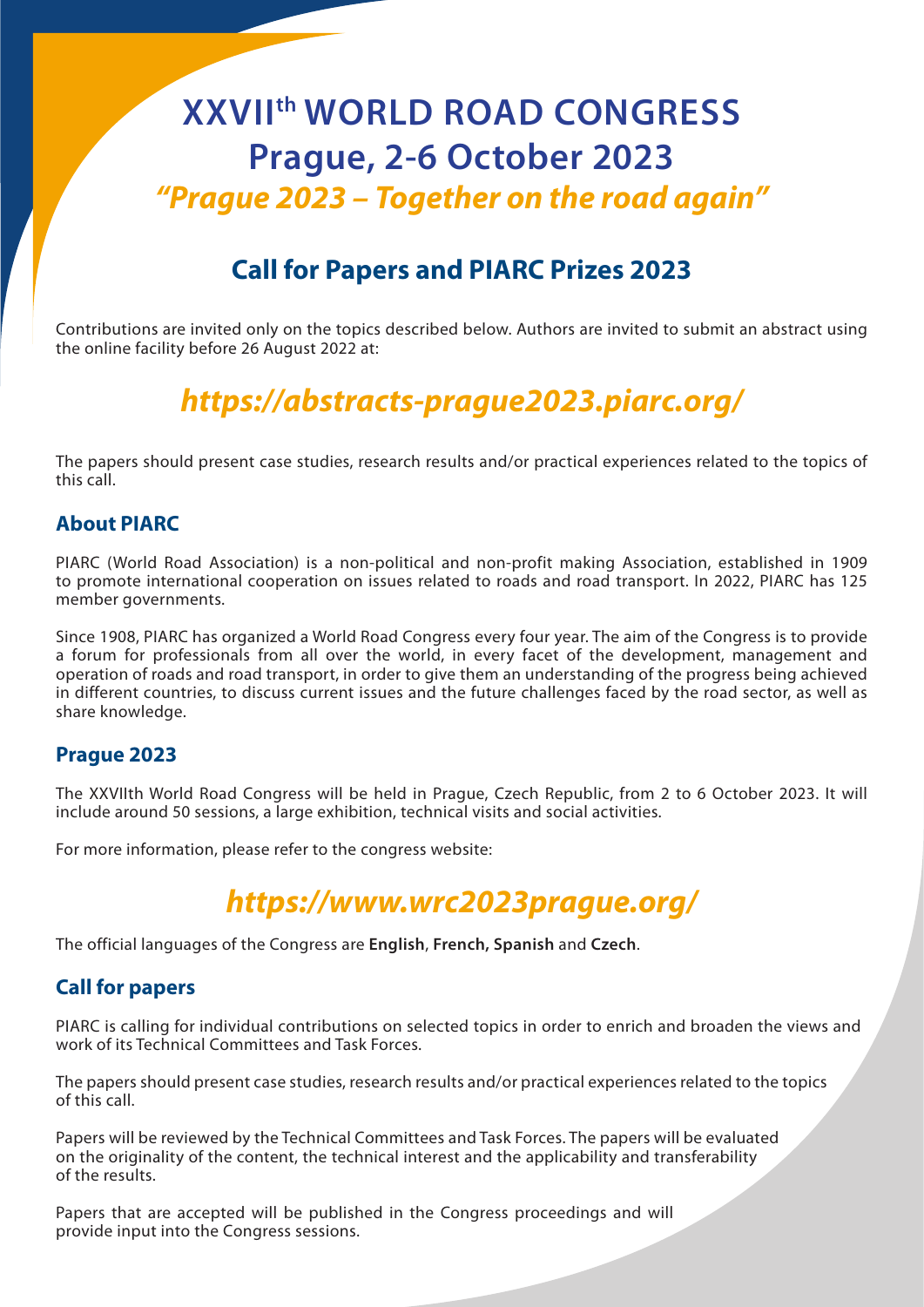All authors of accepted papers will present their work and results at interactive poster sessions.

Some outstanding contributions will be selected for an oral presentation during the Congress.

Publication of the accepted papers is subject to the registration of at least of one of the co-authors to the Congress.

## **PIARC Prizes 2023**

By submitting a paper in response to the present call for papers you will automatically be entered in the PIARC Prizes competition and be in contention to win one of the prizes. The prize for the best paper in each category will be awarded by an international jury.

For each paper selected for a prize, PIARC will pay travel expenses (economy class), accommodation (hotel - intermediate category) and registration fees to the Congress for one of the co-authors of the paper. Each selected paper will be published in *"Routes/Roads"*, the quarterly magazine of the Association.

The following are the Prize categories for our 2023 Congress:

- **•** Young professionals (under 35 years of age)
- **•** Authors from LMICs (low and lower-middle income economies)
- **•** Road design, construction, maintenance and operation
- **•** Road Safety
- **•** Climate Change and Resilience
- **•** Sustainable mobility
- **•** Best innovation
- **•** Organisation and Administration

## **Information for authors**

Content: All papers must be original work available to be released for publication. Material that has been previously published will not be accepted. Any reference of a political, commercial or advertising nature must be excluded from the papers. The indication of a brand name should be excluded in the title and in the abstract.

Language: Abstracts must be written and submitted in English, French and/or Spanish (English is highly recommended for evaluation and dissemination purposes).

Length: The abstract should not exceed 400 words.

Submission: Abstracts should be submitted using the online facility from the dedicated website:

## *https://abstracts-prague2023.piarc.org/*

#### *TIMELINE*

| Deadline for submission of abstracts                  | 26th August 2022                              |
|-------------------------------------------------------|-----------------------------------------------|
| Notification of acceptance of abstracts               | 15 <sup>st</sup> November 2022                |
| Deadline for submission of full papers                | 31 <sup>st</sup> January 2023                 |
| Notification of acceptance of full papers             | 15th May 2023                                 |
| XXVII <sup>th</sup> World Road Congress (Prague 2023) | 2 <sup>nd</sup> -6 <sup>th</sup> October 2023 |
| papersprague2023@piarc.org                            |                                               |



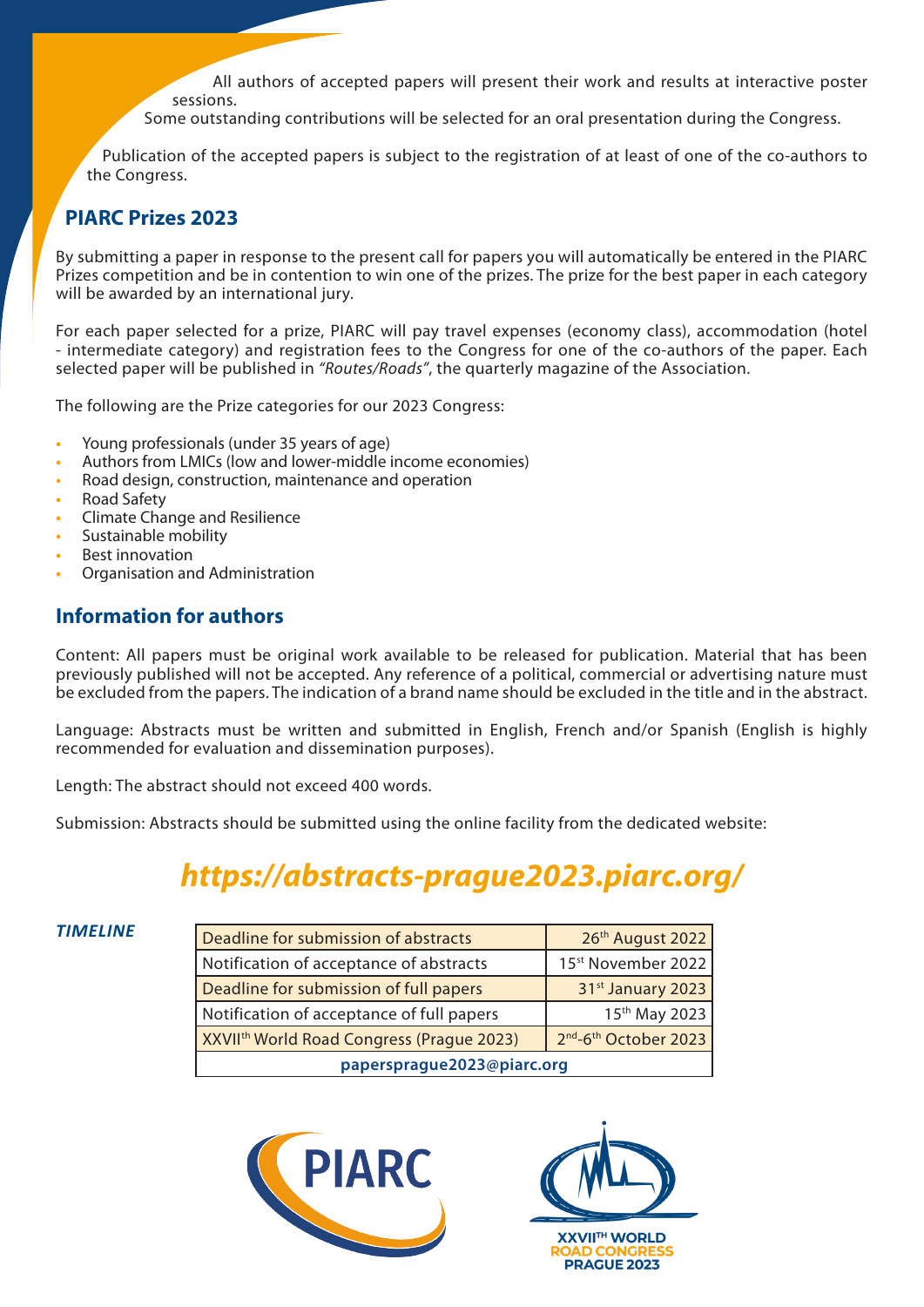Individual contributions are solicited for the **following topics exclusively** - Papers that fall outside this scope will not be considered.

## *"Prague 2023 – Together on the road again"*

#### **1. Understanding the journey of your customers' experience**

Research continues to show that when public agencies offer a better customer experience, they deliver measurable and positive impacts across multiple priorities. When it comes to measurement approaches, whatever the basis and frequency of the measurement, it is evident that whilst the results are reflective of community sentiment, they are not necessarily reflective of the entire customer journey in respect of the various service offered by road and transport agencies.

On that basis it could be argued that leadership teams and management are not necessarily getting the full picture in respect of customer experience. This does not diminish the value of the information that is being collected but it does reflect the difference that we may need to consider when looking at the services we provide to the community and citizens as compared to the services that we offer and provide to customer and stakeholder groups.

PIARC invites the submission of papers on how Road and Transport administrations can address this issue, measurement of the entire customer journey experience, quoting existing examples and case studies or by hypothesizing methodologies that could be adopted and trialed based on existing academic research or experience from other industries.

## **2. Concepts, roadmaps and practical challenges of developing the transport agency of the future**

Transport agencies today face one of the most unprecedented periods of change in the history of mobility. Provision of physical infrastructure funded or underwritten by public sector budgets is being disrupted by new technologies and service models, digital transformation, generational shifts in consumer preferences, and private sector innovation and financing, to name a few.

The vision of many transport agencies and their functions, processes and structures are rooted in the 20th Century and are ill-suited to rapidly evolving mobility landscapes and stakeholder networks. The impact of COVID-19 only accelerates the pressure for change. There is a need to re-imagine the services which transport agencies deliver, how they regulate complex mobility concepts, how they operate internally and coordinate external stakeholders, and how they set and deliver their vision in the short, medium and long-term.

PIARC invites the submission of papers on the "transport agency of the future," how it functions, its organizational form and processes and how we might get there. Key themes include drivers of change, innovation in the broadest sense, organizational transformation, strategic framework for progressive adaptation to the future of mobility, manpower planning, stakeholder partnerships and changes to culture and mindset which may be required.

Papers may consider organizational models, theories of change, policy and regulatory approaches, human resource planning, as well as case studies of how agencies conceive or are progressing future service delivery and strategic approaches to address most likely scenarios of the future of mobility.

## **3. How transport administrations manage the transition to a more diverse workforce and the need for new skills and competencies in a changing transport sector**

Organizations across the world are increasingly concerned with matters of diversity, whether it's focused on gender, ethnicity, culture, disability, language, age, religion, sexual orientation, political ideas or ideology or other factors perceived to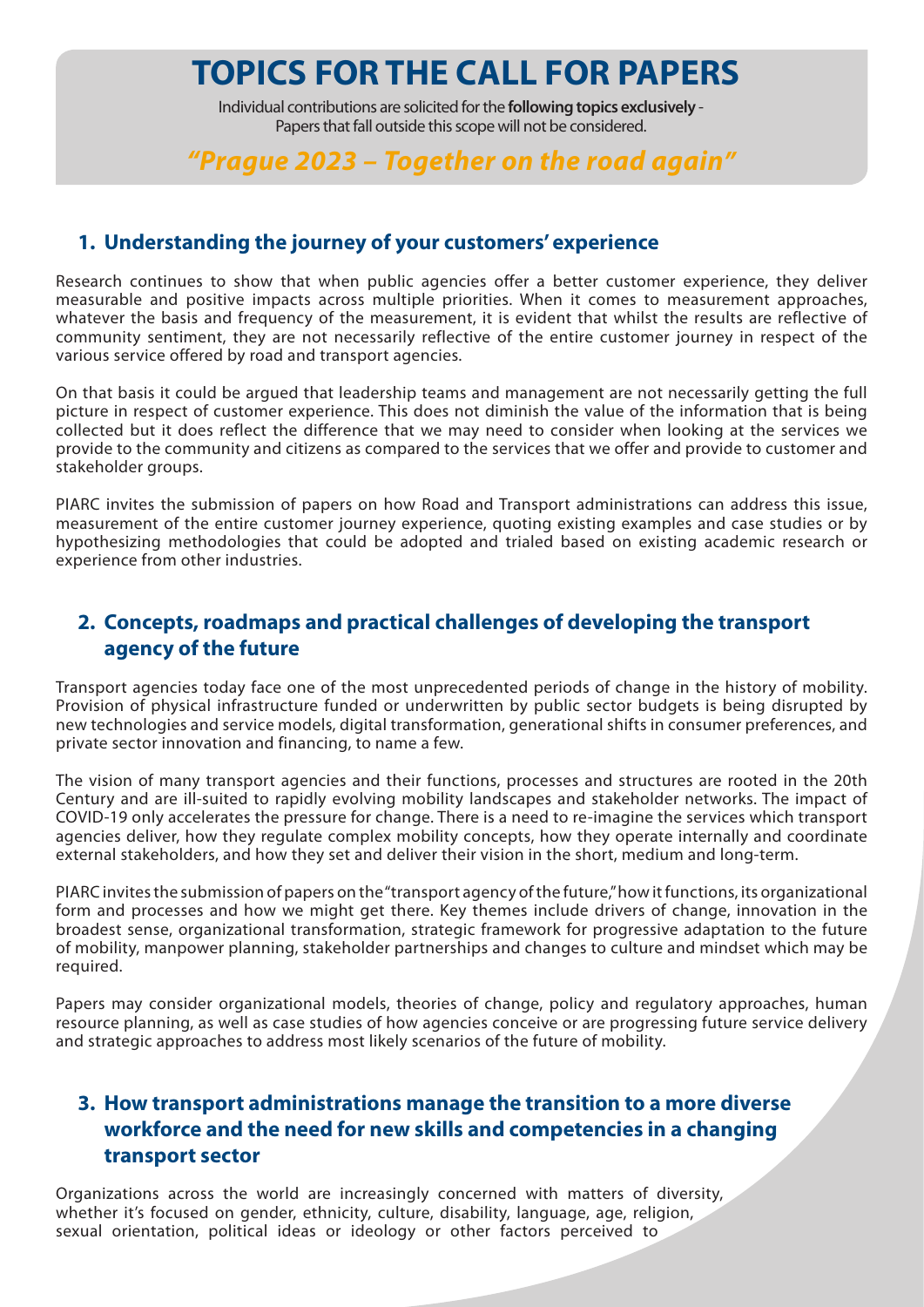represent disadvantage in achieving personal and community opportunities.

Societal trends such as digitalisation, automation, electrification and increased awareness of climate change and the environmental impact of the transport sector will create new and different transport systems. These trends along with disruptive technologies are expected to bring about complex chains of events and societal changes in the medium to long term and a reasonable assumption is that the transport sector will be facing change in the years to come. Even though predicting the exact skills and competencies required by the transport sector under these dynamic conditions is difficult, the need for talent with new skillsets is undeniable.

PIARC invites the submission of papers on how Transport Administrations must plan and manage the transition to a more diverse workforce, including relevant approaches by the Transport Sector (public agencies, industry and academia), and on how to utilize the need for new skills and competencies to increase diversity within their workforce.

## **4. Innovation and new approaches for the study of mobility of people and goods**

Transport modelling and traffic forecasting are the backbone of road planning and road investment decision. The sector is experiencing a fast evolution due to innovation in many areas of research and their application to the planning procedures of the National Road Agencies or Administrations (NRAs).

The research is encouraged in three areas:

- **•** Innovation in a broad sense in traffic forecasting and modelling: what research and applied techniques have achieved in the last 4-6 years
- **•** New approaches to the study of the mobility of people, based on enhanced tools and data bases such as internet, big data and other recently exploited sources of information
- **•** Transport modelling applied to freight transport, bi-modal and multimodal transport, including the metropolitan context and the theme of intermodal hubs and optimal urban logistics

The topics of the papers could focus either on theoretical aspects or on applied researches and case studies.

## **5. Sustainable mobility planning**

Sustainability in transport network planning is related to the way the trips are carried out, to the group of users of the road facilities/network, to the environmental balance of the mobility flows. Papers should focus on the current trends in mobility planning, based on the principles of climate transition. This includes the policies aimed at increasing the resilience of the road network (adaptation) as well as the activities aimed at reducing GHG emissions (mitigation).

The research is encouraged in the following areas:

- **•** Current trends in mobility planning, based on the principles of climate transition
- **•** Identification of the contraints/opportunities for road planners and operators related to sustainable mobility planning
- **•** Role and relevance of the road in contributing to the climate transition in the transport sector
	- **\*** Contributors are also encouraged to focus on special issues vis-à-vis the sustainable transport plans and planning process:
	- **\*** Decarbonisation (in broad terms as well as in the specific application by the Agency/administration)
	- **\*** Mobility-impaired users and active mode users (groups and ways of transportation)
	- **\*** Access to services with high impact on social needs (instruction, health, markets) from rural areas and related planning implications
	- **\*** Consequences of e-commerce on logistics (which new guidelines for mobility planning, based on new concepts of logistic hubs)

## **6. Economic and social effects of investment and operation in the road sector**

This area of research covers a wide range of contributions, related to the impact of roads on the economic system. Recent developments of the research and the activity of NRAs in assessing road projects are in two areas: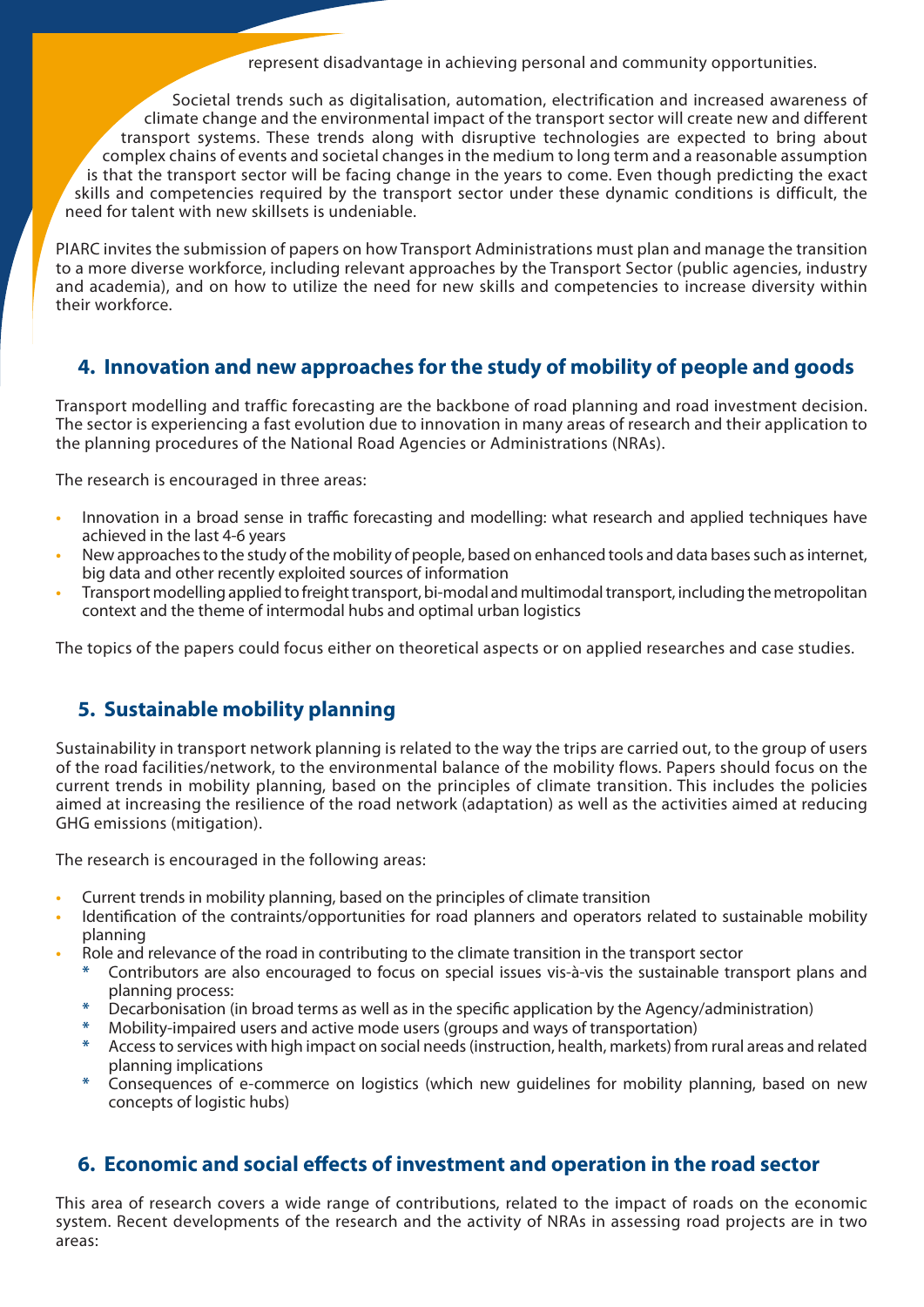Individual contributions are solicited for the **following topics exclusively** - Papers that fall outside this scope will not be considered.

## *"Prague 2023 – Together on the road again"*

- Wider economic effects of road transport (both in the investment and the operation phase): techniques, methodologies, cases in calculating the additional impact of road on the structure of the economy
- **•** Social impact analysis of road transport (both in the investment and the operation phase): in addition to the effects captured by the transport model, or in some cases in alternative to it, calculation of the specific impacts on employement, social groups, operators, markets

Papers are also encouraged in the area of innovation in cost benefit analysis, ex-ante, in itinere and ex-post analysis and monitoring of the effects of a road project.

## **7. New possible forms of public-private partnership to boost the road infrastructure sector**

The post-COVID-19 recovery plans can be an opportunity to boost investments in road infrastructure projects. As highlighted by the OECD *"The short- and medium-term impact of public infrastructure investment on jobs and economic growth is what matters for recovery from the effects of the Covid-19 pandemic, as the economy needs a stimulus that will work quickly"*. However, procuring authorities lack appropriate resources to launch such kind of investments and are not inclined to take the risks related to them.

In this scenario public-private partnership ("PPP") could represent the right tool as it involves a higher degree of commitment of the private operator who prepare the project, the business plan and bear some risks related to the realization of the investment.

However, many experience of PPP in various sector have not been successful and this also because of the pandemic which impacted on the business plans of the relevant investments.

Therefore, there is the need to redesign this instrument also taking into account the effects of the long-term implications of COVID-19 and now of a changed international scenario where supplies and production factor are less available and at volatile prices.

The Practice Note on PPP Legal Frameworks Post-COVID-19 released by the World Bank's Infrastructure Finance, PPPs & Guarantees group (IPG) provides an analysis of many factors that have prevented the success of PPPs and highlights the importance of properly designed PPP legal frameworks.

Taking into account the short considerations above, PIARC is inviting the submission of papers on new possible forms of public-private partnership to boost the road infrastructures sector.

Papers may propose new solution under the existing legal frameworks or new legal frameworks that better support the success of PPPs.

## **8. How post-Covid recovery funds are allocated to the development of road infrastructures**

The huge amounts of money that recovery plans made available to national government have already been allocated and many State have started to spend them. While the focus is mainly on the energy and digital transitions, infrastructures investments cover a crucial position in stimulating the post-pandemic recovery. It is likely that the government who will invest more in infrastructures will benefit longer of the investment opportunities created under the recovery scenario.

PIARC invites papers on how post-Covid recovery funds are allocated to the development of road infrastructures. Papers should include an analysis of the amount of money that the various government decided to allocate on road infrastructures investments and, if publicly disclosed, a short description of the most important road infrastructures planned in this context.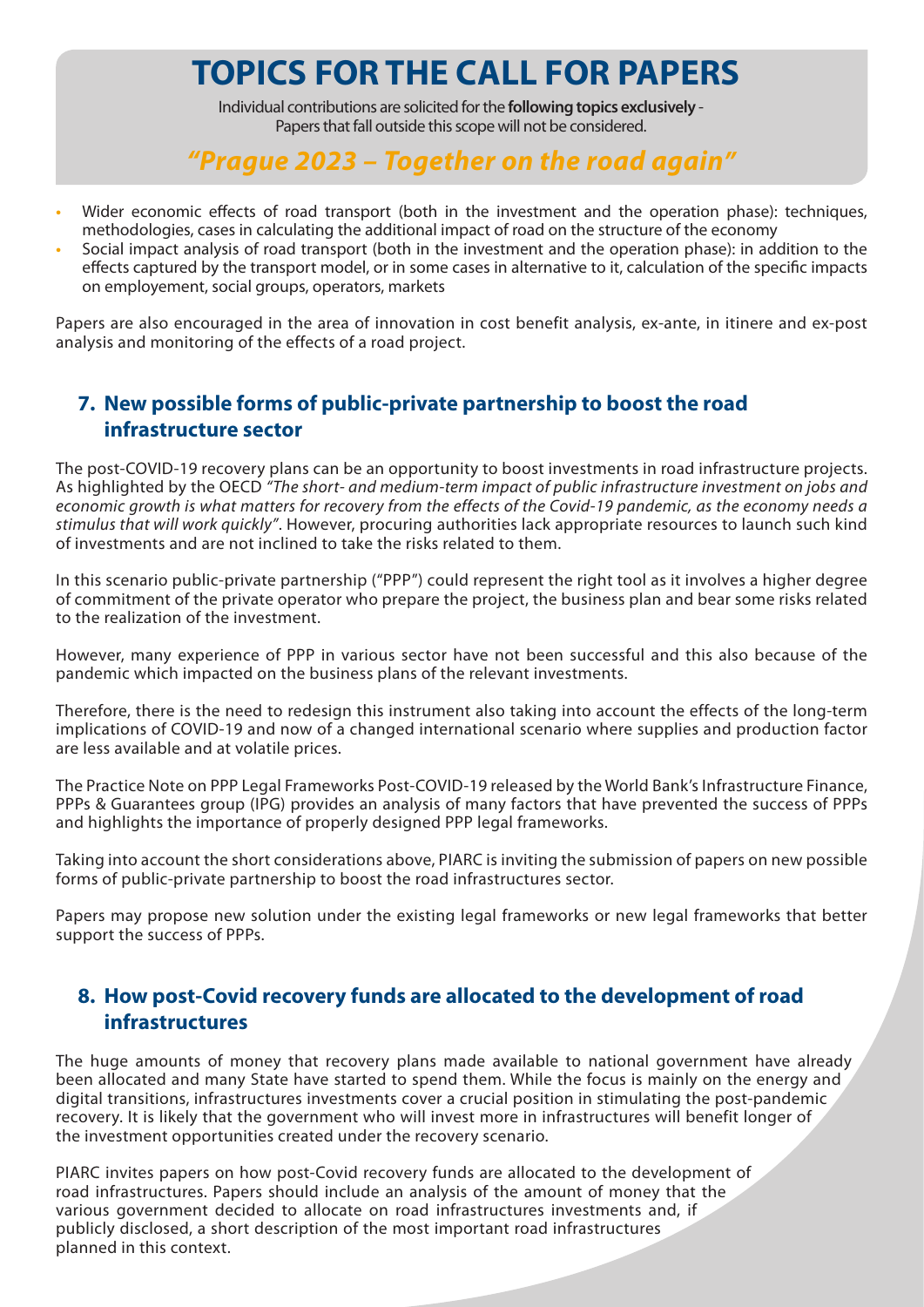## **9. How sustainability requirements are reflected in road infrastructures procurement**

Green procurement is a public sector obligation since years but, in many cases, it has been fulfilled in a mere formal way. The construction sector is, indeed, still characterized by a high carbon footprint and public procurement can be a driver in the sector decarbonization process.

As highlighted by the Australian Transport Authorities Greenhouse Group (TAGG), in 2013 in its Greenhouse Gas Assessment Workbook for Road Projects, Reduction of greenhouse emissions can be pursued already at the road design stage, therefore it is not only a matter of tender requirements.

It seems that procurement authorities still show a low degree of awareness of the carbon footprint of road projects and there is no preliminary assessment and calculation of the GHG emissions of these projects. Therefore, the "green procurement" label, many times, is linked to the sustainability policies of the contractors selected through a public tender and it has nothing to do with the low carbon features of the project awarded.

PIARC is inviting the submission of papers on how sustainability requirements (so-called "green procurement") are reflected in road infrastructures procurement.

## **10. Practical studies to increase the resilience of the road network**

Road organizations in several countries have implemented climate change adaptation projects to increase resilience of road networks. These actions already have results after their implementation, where road organizations can evaluate the effectiveness of the actions taken.

These studies to evaluate the effectiveness have baseline information (before the implementation of the adaptation project) and results of the monitoring of the adaptation measures (after the implementation of the adaptation project).

The monitoring of adaptation project makes it possible to identify the best practices for the road sector, which can be replicated by other countries and thereby increase the resilience of the road network. The objective for this topic is to identify successful practical studies on adaptation projects that have monitoring studies to assess their effectiveness, with measurable and verifiable results.

## **11. Climate change adaptation actions for road infrastructure**

Road organizations have implemented and designed specific actions and measures for the adaptation of road infrastructure to climate change (engineering, regulations, frameworks/methodologies, etc.).

The objective for this topic is to identify those actions and measures that are easily reproducible for low- and middle-income countries, and that, due to their originality, are innovative for the raod sector.

The measures designed and implemented must not only consider the mitigation of potential climate impacts (severe storms, floods, etc.), but must also have an analysis based on climate change scenarios that reduce future risks.

Additionally, it is sought that the actions and measures have a special focus on critical and strategic infrastructure, through criticality assessments.

#### **12. Cross-cutting issues of resilience and climate change**

Resilience is a complex concept often identified as a continuous cycle involving preparation, prevention, protection, response/recovery and adaptation. As such, resilience can be presented at different levels as a complex system (large-scale resilience), transport sector specific (medium-scale resilience) and resilience of infrastructure (small-scale resilience).

In this current PIARC cycle, it was identified that resilience is a cross cutting issue involving a number of PIARC Technical Committees, and there is a need to coordinate an understanding of the key definitions and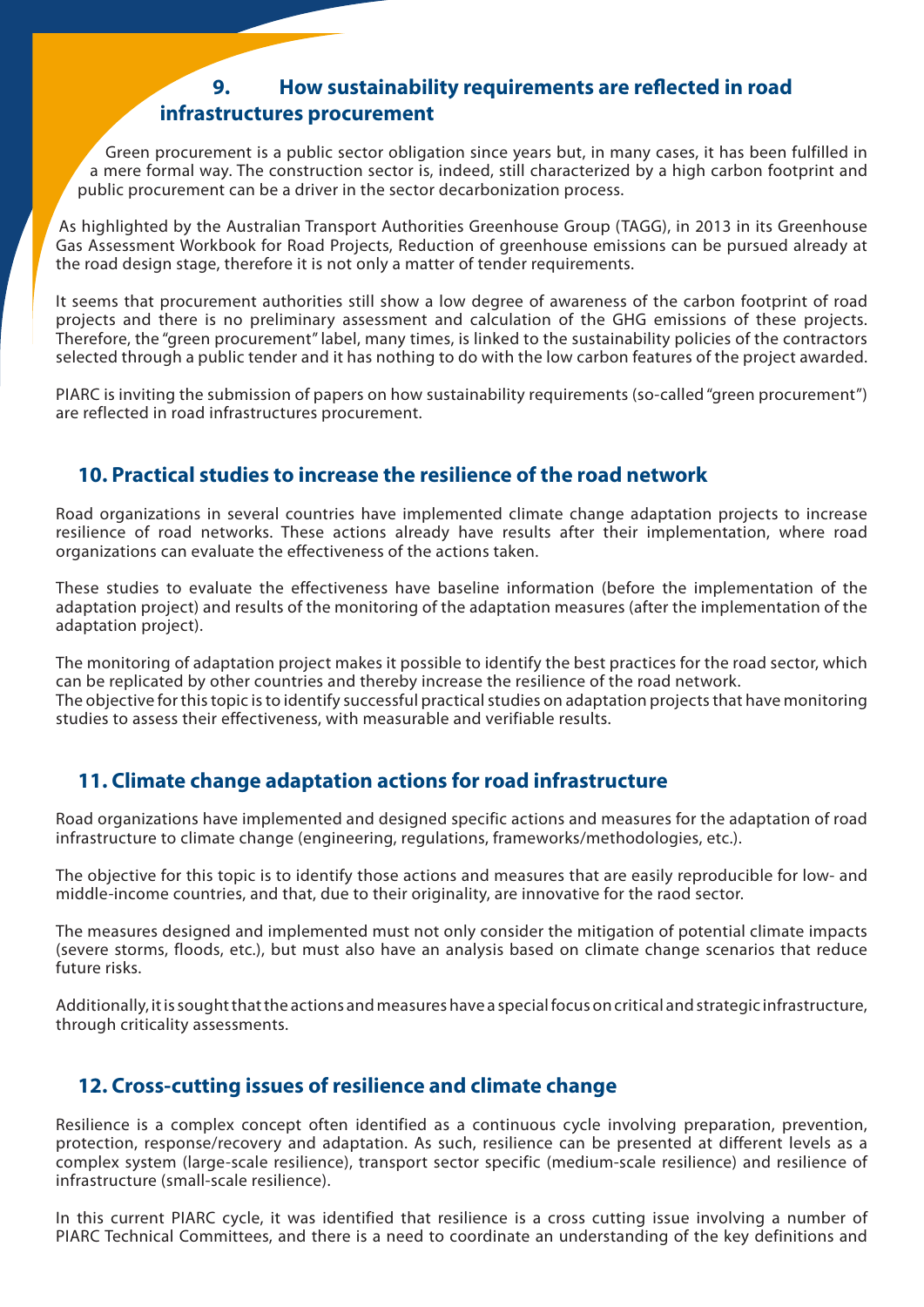Individual contributions are solicited for the **following topics exclusively** - Papers that fall outside this scope will not be considered.

## *"Prague 2023 – Together on the road again"*

approaches between related Committees. This session will comprise presentations to identify how these issues are currently being handled within institutions, overview of definitions and parameters of resilience, tools, methodologies and frameworks, and will provide an opportunity to share best-practice approaches. It will include an opportunities to share the definitions, terminology and approaches, case studies and report outcomes and collaboration on the cross-cutting issues of resilience.

The objective for this topic is to illustrate case studies on how resilience as a cross-cutting issue is being addressed across other parts of the road transport sector such as bridges, tunnels, earth structures, pavements, and common definitions, approaches and strategies that could be applied in high and low-middle income countries.

## **13. Societal resilience involving disaster**

The occurrence of disasters involves a series of activities and actions carried out by different actors such as officials, road administrators, technicians, road users, road administrations, etc. who must be trained, coordinated and informed, according to the function that corresponds to them, during every phase of a disaster management (mitigation, preparedness, response and recovery). We live in a society in which roads and road networks are required to be resilient in the event of a disaste; however, road infrastructure alone does not respond to this need and it is necessary that society also act in a resilient manner. In other words, a resilient road network should be supported by an equally resilient social network.

Well-trained personnel, well-informed users, well-coordinated organizations, efficient use of communications within the highway administrations and their associates, should be crucial in determining a significant reduction in the impact of the disaster. These matters are cross-cutting issues to the organizations and they are not necessarily directly related to new technical solutions, or technological innovations.

In this call we will collect case studies on how road administrators or other organizations are addressing the societal resilience on each phases of disaster management, and identify common strategies that could be applied in low income and middle income countries and also in high income countries.

## **14. Lessons learned from extreme natural events: how experience improves resilience**

Natural disasters are often random and sudden events that cannot be predicted. However, in order to be prepared for extreme events and to protect themselves as far as possible from losses, road administrations should draw up intervention plans whose effectiveness can be assessed according to what is expected to happen. This is why the lessons learned from past events play a key role in disaster management: while they can be the driving force behind new management strategies and development of new structural intervention or monitoring techniques, they are also the test case to evaluate the effectiveness of what has been put in place. In this sense knowledge sharing among road administrations, as well as practical experience, is crucial.

The papers in this call should illustrate the effectiveness of technical interventions for better reconstruction or the use of new technologies as well as managerial or financial tools (business continuity plans, disaster insurance, international financing), which could guarantee a substantial reduction of economic, human and time losses in the event of a natural disaster.

Keywords: Risk Control, Financial Risk Reduction, Build Back Better, Business Continuity plans, Cost and Benefits Analysis, Loss Mitigation, Enhancing Resilience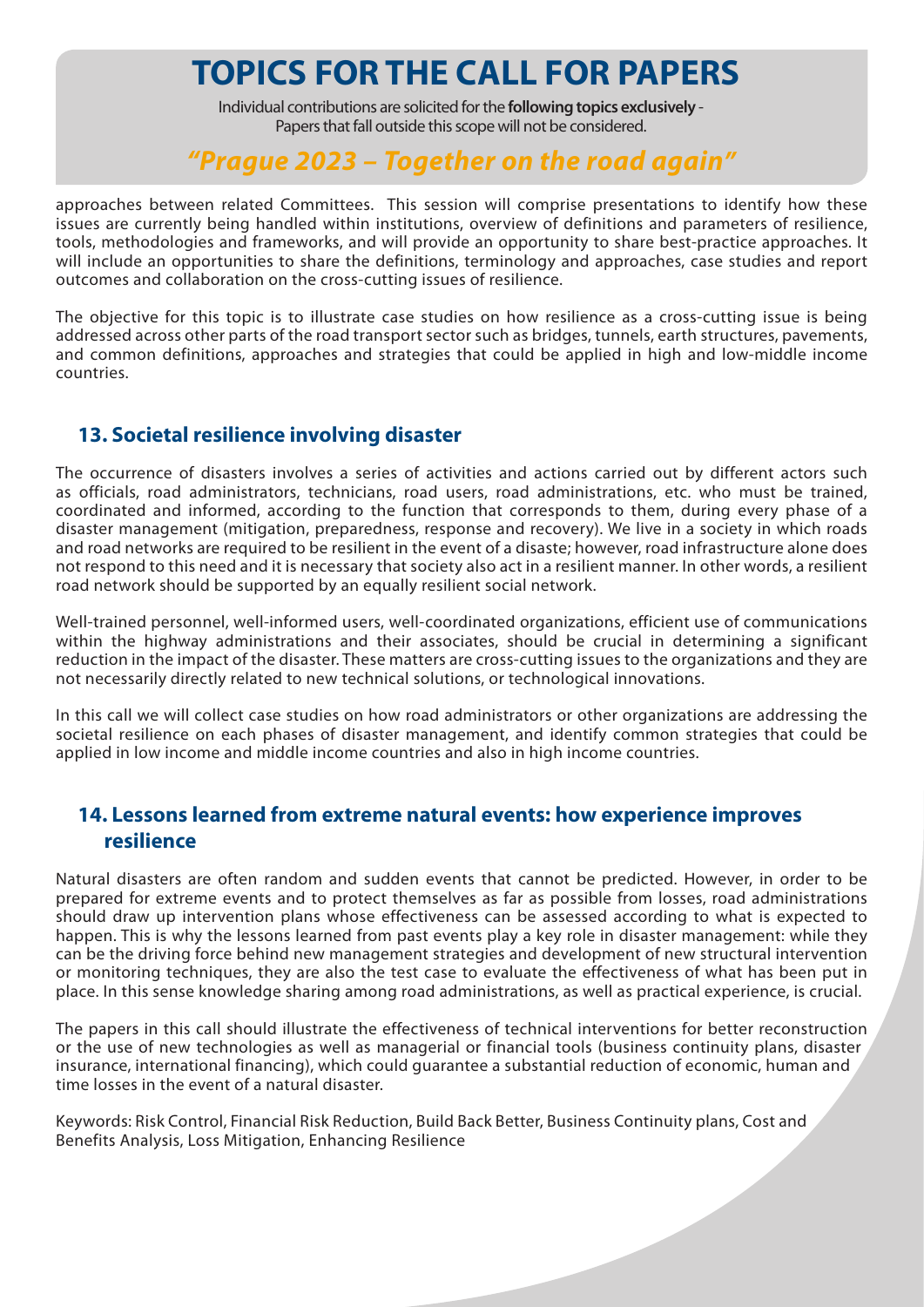## **15.How information technology can improve socio economic resilience**

As the socio-economy becomes more globalized and more complex, large-scale disasters have an impact on the socio-economy, not only through direct damage to road networks and facilities, but also through damage to supply chains. In the case of great earthquakes, many factories are forced to shut down due to the earthquake and tsunami. In addition, related factories that procure materials from them are also shut down in a chain reaction. This negative chain impact is spread rapidly over the territory, reaching a national level and sometimes impacting other countries, leading to a major economic stagnation.

Thus, in addition to safety as a structure, roads and road networks must also take into account the stability of their function as supply networks for socioeconomic activities added to structural stability. In other words, it is important to ensure road functions with limited resources while also considering measures such as «temporary and planned road function restrictions. Under these circumstances, the role of information and communication in disaster management is becoming increasingly important.

This topic will discuss the development of innovative information and communication technologies expected to bring revolutionary solutions to such disaster response.

This topic also really welcomes the experience of socio-economic resilience supported by information and communication management during the COVID-19 pandemic.

## **16. Well-prepared projects as a strategy to face uncertainty and to deliver better transportation solutions**

The world is changing and all countries have to deal with uncertainty and the difficulty to anticipate the future. In the face of such challenges, well-prepared projects represent a good strategy to take into account the past and the present to draw up a project that will offer the best option for the future to solve a problematic situation. As guidelines, we favour three issues, not to the exclusion of others:

- **•** stakeholder management
- **•** risk management and
- **•** communication management.

In this call for papers, we invite contributions from all countries, including those which have participated in the PIARC Task Force on well-prepared projects, to present their innovative process in the preparation of projects with illustrative case studies.

We also have a special interest for papers addressing the specific challenges in the preparation of projects in the lower-income countries. Finally, academic papers are welcome when oriented towards practical applications in the context of transportation projects.

## **17. Urban mobility for a better urban environment**

Achieving a sustainable and reliable transport system is among the key challenges that contemporary cities face; this topic foresees new tools, design guidelines and partecipative approaches for a better urban mobility and a better urban environment for the immediate future where different users coexist in safe & healthy mobility scenarios.

In order to have a strong positive-impact on city liveability, efficiency and smartness the topic focuses on new models and tools to evaluate the externalities produced (i.e. congestion, noise, pollution, heat island effect, etc.). Nowadays, urban environments are reaching a make or break moment that depends on whether there are investments on infrastructures or not. Urban mobility projects are too often short-sighted and do not fully consider all the users and stakeholders' instances and, along with potential NIMBY syndromes, they are also subject to reduced safety, increased carbon footprint and poor management of public funds.

Above all, urban areas should be seen as living spaces where people move, interact and gather on a day-by-day basis. This topic asks for innovative research that consider designing, constructing and managing the urban environment of the future in a holistic manner. The new idea isputting people, their health and their needs at the centre of the urban mobility design. Some attempts to start this process from different points of view come from completed or on-going project.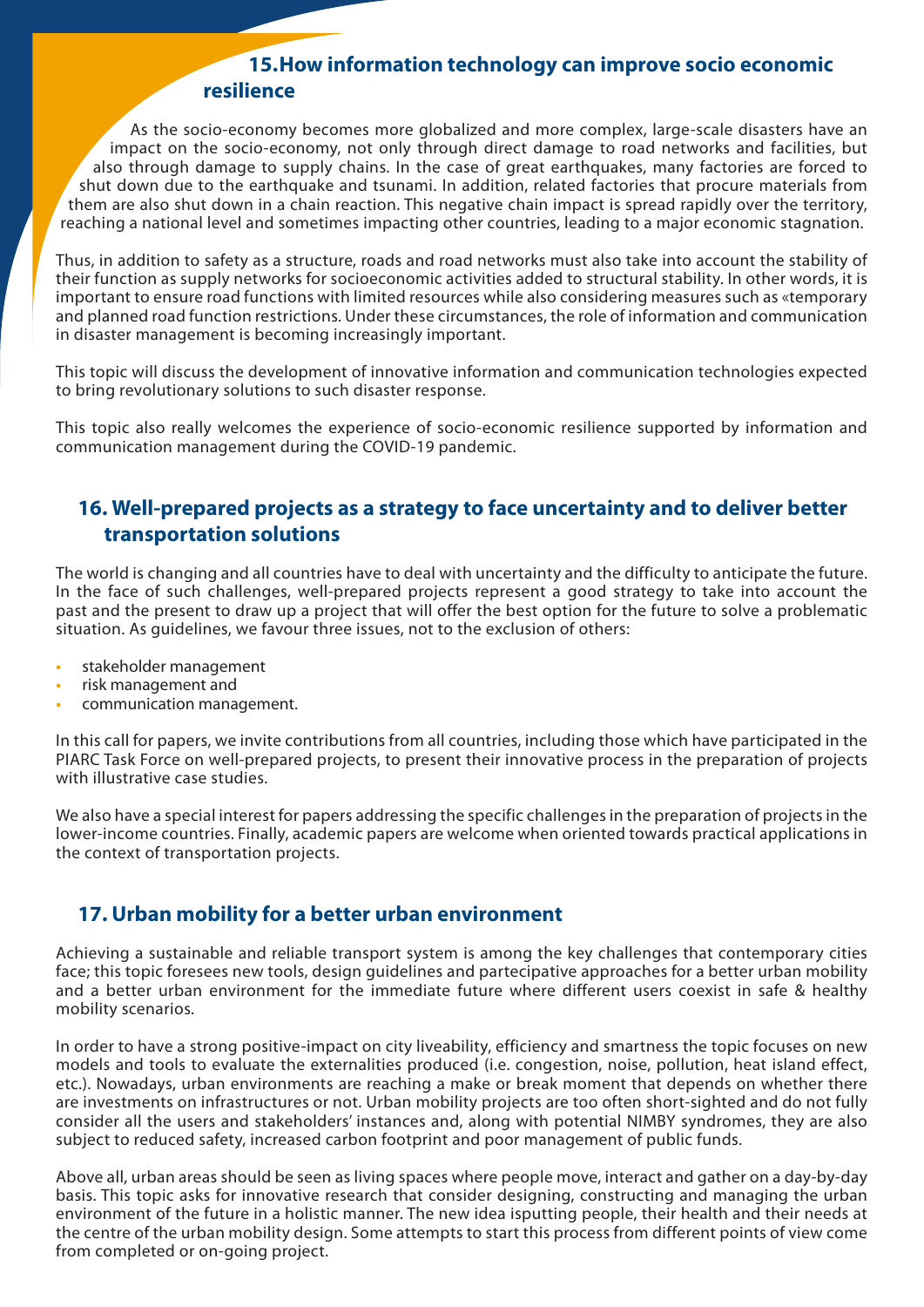Individual contributions are solicited for the **following topics exclusively** - Papers that fall outside this scope will not be considered.

## *"Prague 2023 – Together on the road again"*

Papers shall deal with the following topics:

- **•** New tools and design guidelines for urban mobility for a better urban environment
- **•** new models and parameters to evaluate the externalities produced
- **•** accessibility as design criteria.
- **•** healthy streets and healthy mobility
- **•** application of new maps and models to increase the value of the urban space and mobility livability and reduce social costs.

## **18. Multimodal transit center and mobility hubs – better integration between different mode of transport**

Road networks are essential for the movement of people and goods particularly for so-called first and last miles. In urban areas, however, congestion in major corridors often impedes the performance of road networks. With capacity limit of road networks, it is important to integrate road networks with other modes. There are several types of integration. Some case studies involve multimodal transit centers (MTCs). MTC plays a role of connecting several transport modes with different characteristics in order to realize a seamless and continuous movement of people from its origin to destination

Papers shall deal with the following topics:

- **•** MTCs that connect bus lines suited to medium density areas with mass rapid transit lines (e.g. railways) which have high carrying capacity and go into the urban center through densely populated areas.
- **•** Small MTCs (mobility hubs) where people can easily find mobility options other than private cars with coordinated planning and in some cases with advanced ITC technology.
- **•** Better integration between different use of Road area: optimizing the capacity of existing road networks in terms of passengers traveling by means of new bus lines, bus priority, carpooling, HOV/HOT measures or park and expressway bus (or BRT) ride.
- **•** Road space reallocation and construction of new roads for active modes.

## **19. Evaluating impacts and challenges of new mobility in urban and peri-urban areas**

New, intelligent mobility combines classical mobility with the use of so-called modern technologies, mainly the benefits of the Internet and the use of mobile devices such as smartphones. This topic focuses on the shift in urban mobility made possible by the emergence and confluence of multiple new transportation technologies, including vehicle automation, electrification, data connectivity, and digital methods of sharing.

Papers shall deal with the following topics:

- **•** Autonomous driving;
- **•** Innovative contracts and sharing systems;
- **•** MaaS (Mobility as a Service) platforms;
- **•** Smart-cities, using ICT (Information and Communications Technologies) and/or ITS (Intelligent Transportation Systems);
- **•** Active users (e.g. pedestrians, cyclists, ...);
- **•** Persons with disabilities;
- **•** Etc.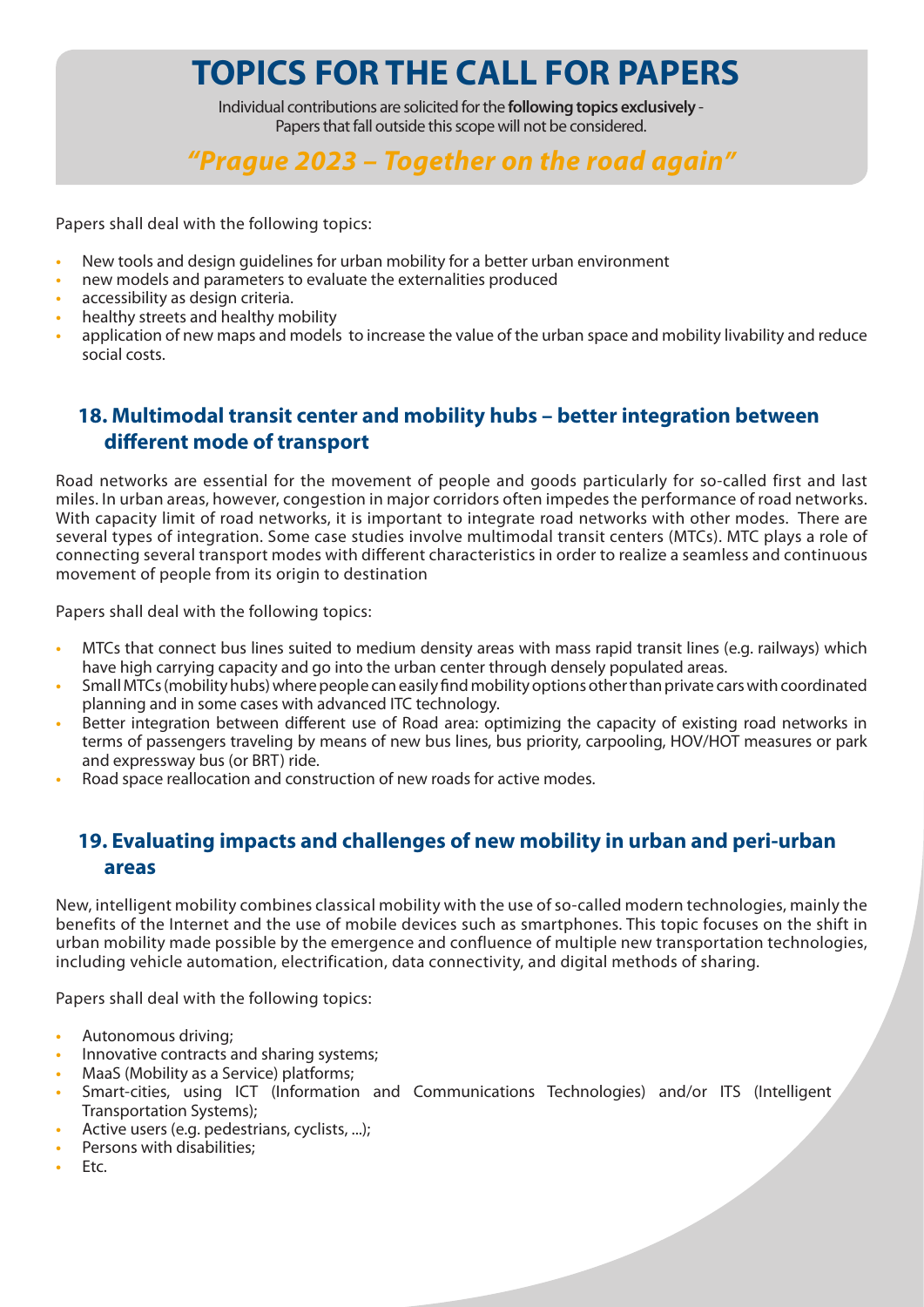## **20.Challenges and solutions for rural roads**

A very large part of the world's population lives in rural areas. This includes both low- and middleincome countries where their level of development means that a large part of the population is rural, as well as high-income countries where there are rural mountain areas with difficult access, or small towns that have suffered depopulation due to the exodus to large cities.

Rural roads are often the only via of access, and they must guarantee accessibility and mobility in all these areas. However, they face various problems, such as: the existence of geometrically tight routes and the circulation of different types of vehicles and users that circulate at various speeds (cars but also agricultural or heavy mining vehicles, trucks, bicycles, pedestrians...). An additional characteristic in many regions is the ageing of the rural population. Many of those rads are not paved and are therefore more vulnerable to climate events.

But without a doubt, the greatest challenge for rural roads is the lack of economic resources for construction and maintenance, because road administrations or local communities do not have adequate resources. This can result in inadequate or unsafe traffic, especially in adverse weather conditions.

All this leads to the need to study measures to improve road safety on rural roads, paying particular attention to vulnerable users, which can be developed with reduced budgets.

Papers shall deal with the following topics:

- **•** Strategies and measures to improve road safety on rural roads
- **•** ITS contribution to rural road safety
- **•** Enhancing public transport for better mobility in rural areas
- **•** Technical solutions for construction and maintenance of paved and unpaved roads.

## **21. Freight: monitoring and regulation to reduce overloading and associated road network damage**

Overloaded trucks, poor vehicle conditions, driver fatigue and speeding remain a big challenge in road freight transport, especially also in Low-Middle-Income Countries (LMIC). These issues can cause severe road safety problems, substantial damage to the road infrastructure and environmental impacts. Different approaches have been implemented or are under development to improve the regulation compliance using WIM for preselection of overloads (commonly used all arounfd the World) and direct enforcement (e.g. in Czech Republic, Hungary, Belgium, and now coming in France, Germany, Poland, etc.), performance based standards and Intelligent Access Program or Smart Infrastructure Access Policies (e.g. in Australia, Canada, South Africa and now coming in the EU), and advanced heavy vehicle inspection centers (e.g. in Switzerland and other countries). From these approaches, positive impacts are expected like a fairer competition on the freight market, a better compliance with regulations, an increase in road safety and less damages to the infrastructure.

Papers should address good practices, already implemented or under investigation, to reduce truck overloading and to improve the compliance with transport regulation. Papers should highlight the approach and technologies used, impacts, costs and benefits, success factors, implementation process, user acceptance and the role of the government. Also papers dealing with newest developments and application of advanced technologies are very welcome.

## **22. Greening freight transport**

Transport contributes today to about one quarter of energy-related global GHG emissions and about one fifth of energy use. The share of road freight transport is increasing and at the same time road freight transport is heavily depending on fossil fuel. The need to reduce greenhouse gas emissions is a dominant issue in the debate over how the transport system should be further developed. There are increased demands from various stakeholders that the climate impact from the transport system should be reduced and fossil fuels phased out. Also, pollution and noise are important issues, especially in urban areas. Tougher policy instruments are seen as a precondition, but it is hard to get political consensus. Reducing greenhouse gas emission will remain a huge challenge mid and longer term and therefore also related strategies and measures. This will include technical, logistical, infrastructural, regulatory, etc. measures. The emerging technologies of Electric Road System (ERS) are among the promising solutions (see call on Electric Road Systems).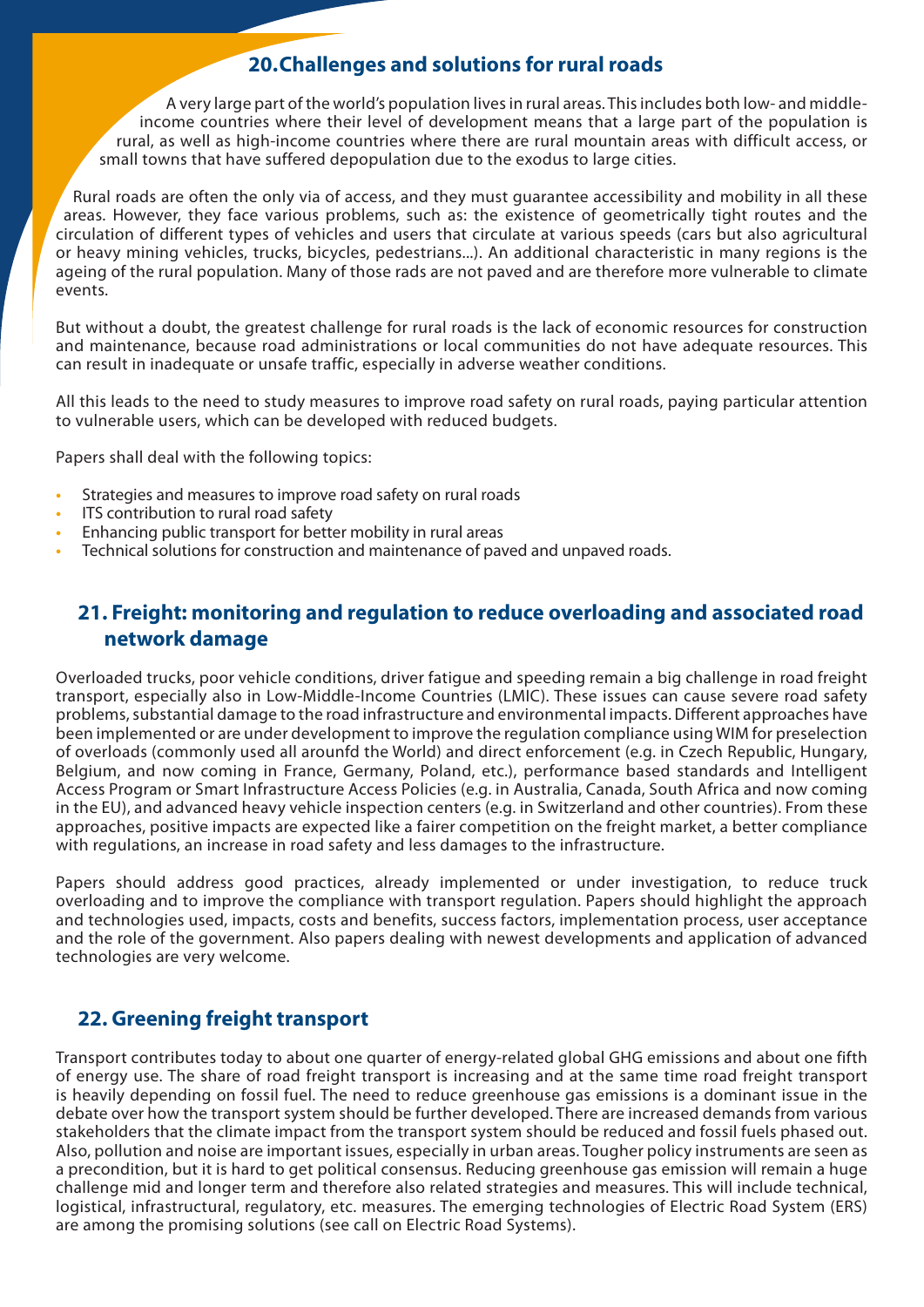Individual contributions are solicited for the **following topics exclusively** - Papers that fall outside this scope will not be considered.

## *"Prague 2023 – Together on the road again"*

Papers should address successful strategies and good practices for greening freight which have been implemented or are under investigation. Papers should highlight the elements of the solution, impacts, costs and benefits, success factors, implementation process, user acceptance and the role of the government. Also papers dealing with approaches reducing the demand of freight transport are very welcome.

## **23. Application of emerging technologies in freight transport and logistics**

Technology trends as self-driving-vehicles, internet of things, 3D-Printing, cloud logistics and robotics create new ways in doing logistics business and in managing the freight transport system. Higher degrees of automation in logistics and freight transport will lead to new types of decision support and services. Digitalization and automation will also have a substantial potential to increase the productivity, reliability and flexibility of logistics and transport services and reduce costs. Also, positive impacts on safety and the environment can be expected. The development and application of new technologies is moving forward, such as research projects and field trials regarding platooning, implementation of high capacity vehicles, applications using big data. or ground drones on sidewalks. Framework conditions are needed to ensure that the use of the new technology contributes to the objectives of the transport policy and that the barriers for implementation are reduced.

Papers should address the application of promising emerging technologies which have been implemented or are under investigation. Papers should highlight the elements of the solution (especially the innovation), opportunities and barriers, impacts, costs and benefits, success factors, implementation process, user acceptance and the role of the government.

## **24. The role of road operators for MaaS development**

Road Network Operators (RNO) can play a key role in the development of MaaS services. They have the potential to have an impact on the way services are delivered to transport and road users and should take a more active role in MaaS developments at the local level especially in countries where the road system is closely interlinked with other means of transport and roads are the basic means of moving people and goods along the transport network.

Papers should address case studies and applications related to:

- **•** MaaS implementation put in place by Road Operators and Road Authorities
- **•** Governamental framework for MaaS development that involve Road Operators
- **•** How Smart Road, ITS and C-ITS can enable MaaS services from an RNO perspective
- **•** The role of autonomous vehicles within the MaaS ecosystem
- **•** Case studies and applications of knowledge sharing and upskilling experiences

Experiences and experiments that have been designed and put in place quickly and puroposely during the COVID-19 pandemic and that are related to this specific topic can be submitted as well, taking into account that the (positive) impact of the pandemic on such processes should be presented with its proper specifications (i.e. KPI, concrete results).

Keywords: MaaS, RNO, Strategic guidelines for new road mobility

## **25. C-ITS across the globe: How cooperative intelligent transport system are shaping the future of road mobility**

Cooperative Intelligent transportation systems have the potential to transform the road mobility ecosystem: they aim at significantly improve safety, reduce congestion and improve the environmental performance and economic efficiency of road transport.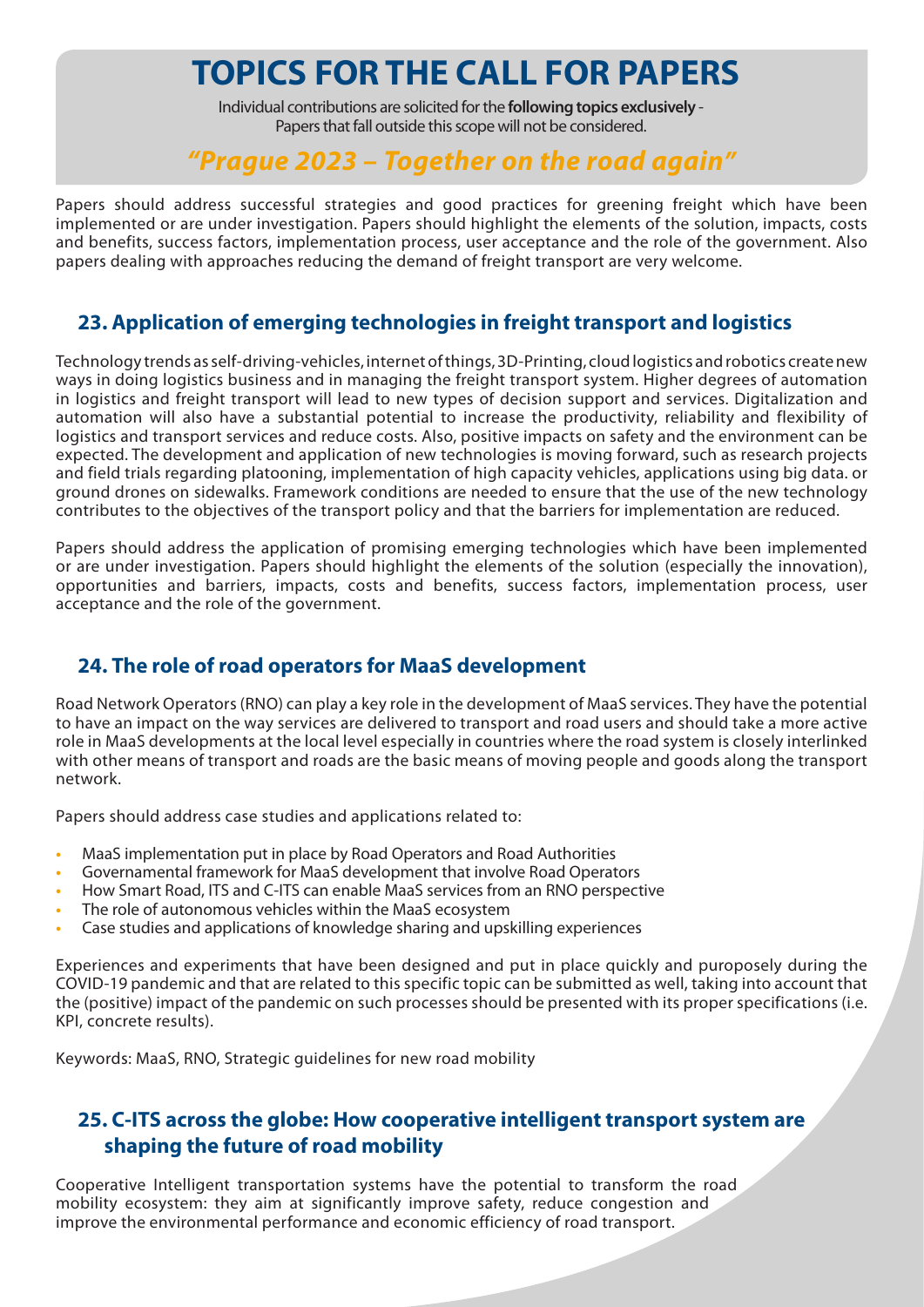As outlined by several Governments and transport bodies around the world in their ITS Development Plan and/ or Sustainable and Smart Mobility Strategy, C-ITS, as smart digital solutions, present new opportunities to make transport safer, more efficient and sustainable taking into account both the needs of Road Network Operators and Road Users.

Papers should present case studies and applications related to the development of C-ITS across the world and they should highlight the following key aspects:

- **•** Opportunities and technical challenges presented from new technologies
- **•** Management of innovation in terms of implementation, sperimentations and partnership
- **•** Economic trade-offs and contraints
- **•** Issues related to technology and the digital transition
- **•** Case studies and applications of knowledge sharing and upskilling experiences

Keywords: Decision making throught ITS, C-ITS, users' needs, Data, New Technologies for ITS, COVID-19 ITS applications

### **26. Data as an enabler for road operators and C-ITS: The journey to better decision making and road network management**

Users' needs and expectations are one of the major driving forces around the development of more relevant and sustainable transport systems. Road authorities and operators are continuously considering these aspects in the process of decision making, while dealing with the need of optimization of road network operations and of enabling better solutions.

In this context, data and Big Data are the real game changer. With the help of AI and machine learning, or in the context of C-ITS that allow for communication to improve information exchange with users, data can bring new useful services.

Papers should address case studies and applications of Big Data and/or the use of data strictly related with ITS and C-ITS solutions that are aiming at matching both users and road operators needs. Decision making systems and all algorithms built up upon on the use of data can be considered. Case studies that can demonstrate capabilities of a road operator to use data variety as a lever are of great interest.

Experiences and experiments that have been designed and put in place quickly during the COVID-19 pandemic and that are related to this specific topic can be submitted as well, taking into account that the (positive) impact of the pandemic on such processes should be presented with its proper specifications (i.e. KPI, concrete results). Papers can also present case studies and applications of knowledge sharing and upskilling experiences on this topic.

Keywords: Decision making throught ITS, C-ITS, users' needs, Data, New Technologies for ITS, COVID-19 ITS applications

#### **27. New mobility and its impact on infrastructure**

It is expected that connected and automated and vehicles (CAVs) will significantly improve mobility and will also enable direct interaction of automated vehicles with infrastructure and other vehicles to maximize understanding of the environment while minimizing crash risk.

PIARC has set up a Task Force with the objective to analyze the impact that new vehicle capacities and new forms of mobility have on roads and transport, and to draw up recommendations on the best strategies for road safety, maintenance, operation and traffic management in the face of the new reality on roads and transportation.

We expect papers addressing the impact of CAV deployment and new forms of mobility, especially on the following themes :

- **•** Road safety
- **•** Road maintenance and performance
- **•** Traffic management
- **•** Specific road design, road planning, road equipment considerations, expectations and requirements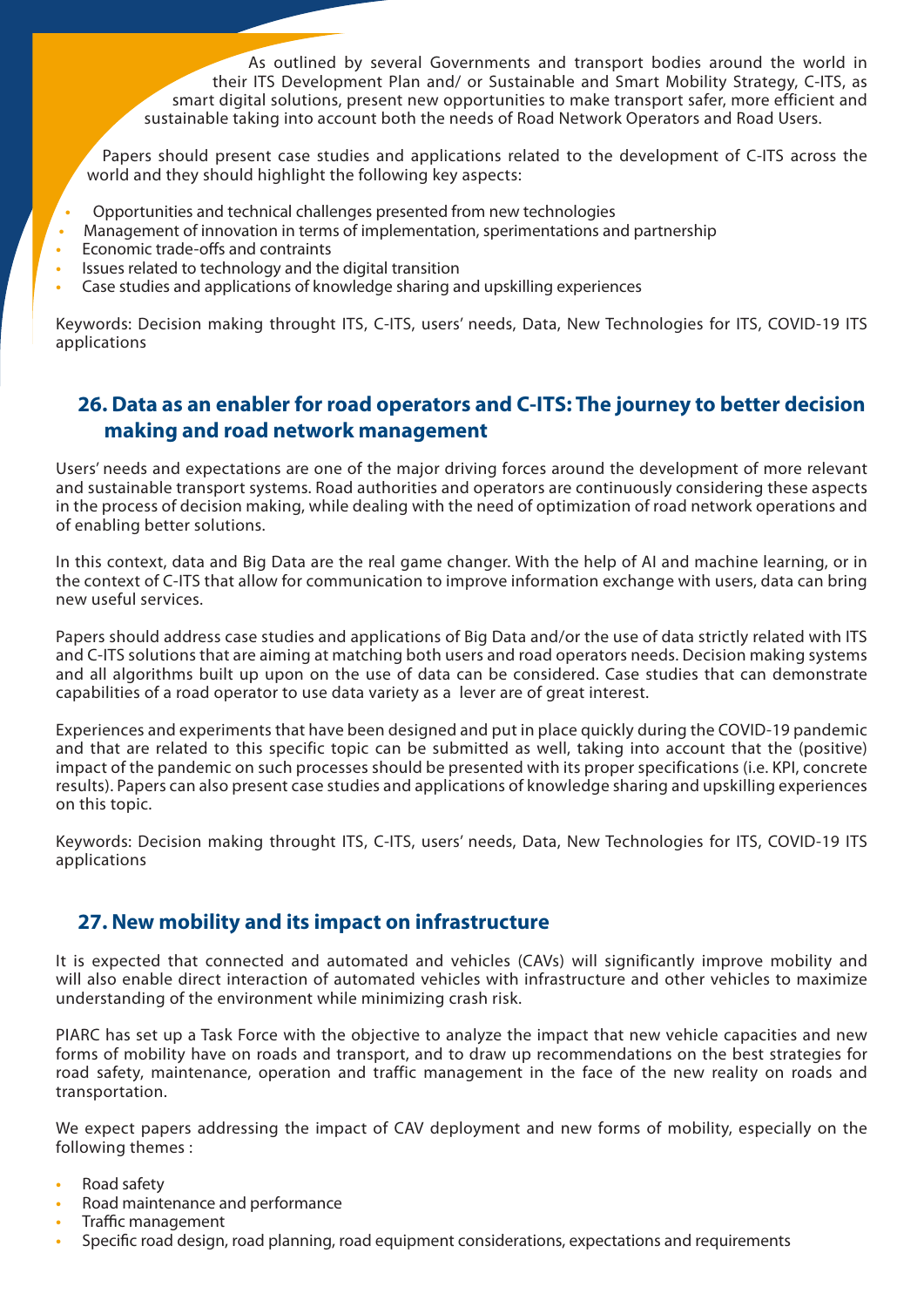Individual contributions are solicited for the **following topics exclusively** - Papers that fall outside this scope will not be considered.

## *"Prague 2023 – Together on the road again"*

## **28. Electric Road Systems, a contribution to free the transport system from the use of fossile fuels**

The road transport system must to contribute to reducing emissions of carbon dioxide it has to be transformed from a system driven by energy from fossil-based energy to a fossil-free system. There is a few fossil-free alternatives available for the market of the transport sector to address the objective of zero emission transport, Biofuels, hydrogen, and electrofuels are among them, but with some limitations. Electricity is the most promising solution, mixing the use of batteries with either stationary and/or dynamic charging. The systems for dynamic charging of vehicles during the journey is referred to as Electric Road Systems (ERS), and may have great advantages to ensure a large range of road vehicles without embarking a huge mass of batteries. PIARC has set up a special taskforce regarding ERS, which have performed analyzis of how ERS can contribute, comparing the main technologies, the business models and how removing the remaining technological locks. This will be presented.

Papers should address the development and tests of technologies, report experiences from demonstrations and pilots of different ERS solutions. Papers should also address NRAs', National or Regional strategies, policies and plans for electrification by ERS. Papers can also address TCO (total cost of ownership) of vehicles using ERS, business models and socioeconomics analyses, and different stakeholders' role and contributions.

### **29. Road safety management practices and processes**

Road crashes continue to be a leading cause of death and serious injuries worldwide, which in turn leads to significant economic and societal impacts for countries of all sizes. Yet, the approach to solving road safety problems are different based on the contexts and needs for a given roadway type or function. In lower- and middle-income countries (LMIC) road safety of vulnerable road users is a particular interest given the over representation of fatalities and serious injuries for these road users. While some countries see potential uses of vehicle automation reducing crashes in the nearer term not all will see quick implementation within the vehicle fleet, therefore road safety management continues to be of interest.

Papers shall deal with the following topics:

- **•** Approaches to dealing with road safety issues for LMICs
- **•** Road safety audit and assessment applications for countries of all sizes and income
- **•** Applications for road safety inspections on existing roads
- **•** Proven safety countermeasures
- **•** Insights and application of connected and automated vehicle systems and advanced technology management systems
- **•** Safe System approach

## **30. Knowledge sharing on road safety**

Road safety is a major concern for road administration and operators worldwide. While the details of safety implementation and activities differ from country to country, the lesson learned are invaluable to road safety professional regardless of boarders. This is why PIARC has made Safety a cross-cutting issue that is taken into account by all its Committees and Task Forces. This call for papers is intended to foster knowledge sharing between countries and to identify case studies and best practices that will illustrate all aspects of road safety from planning, design and operation.

Papers should deal with the following topics, but other topics will be consider:

- **•** Implementation of the Safe System approach
- **•** Approaches to analysis and evaluation of road safety problems
- **•** Integrating Human Factors into road design and operations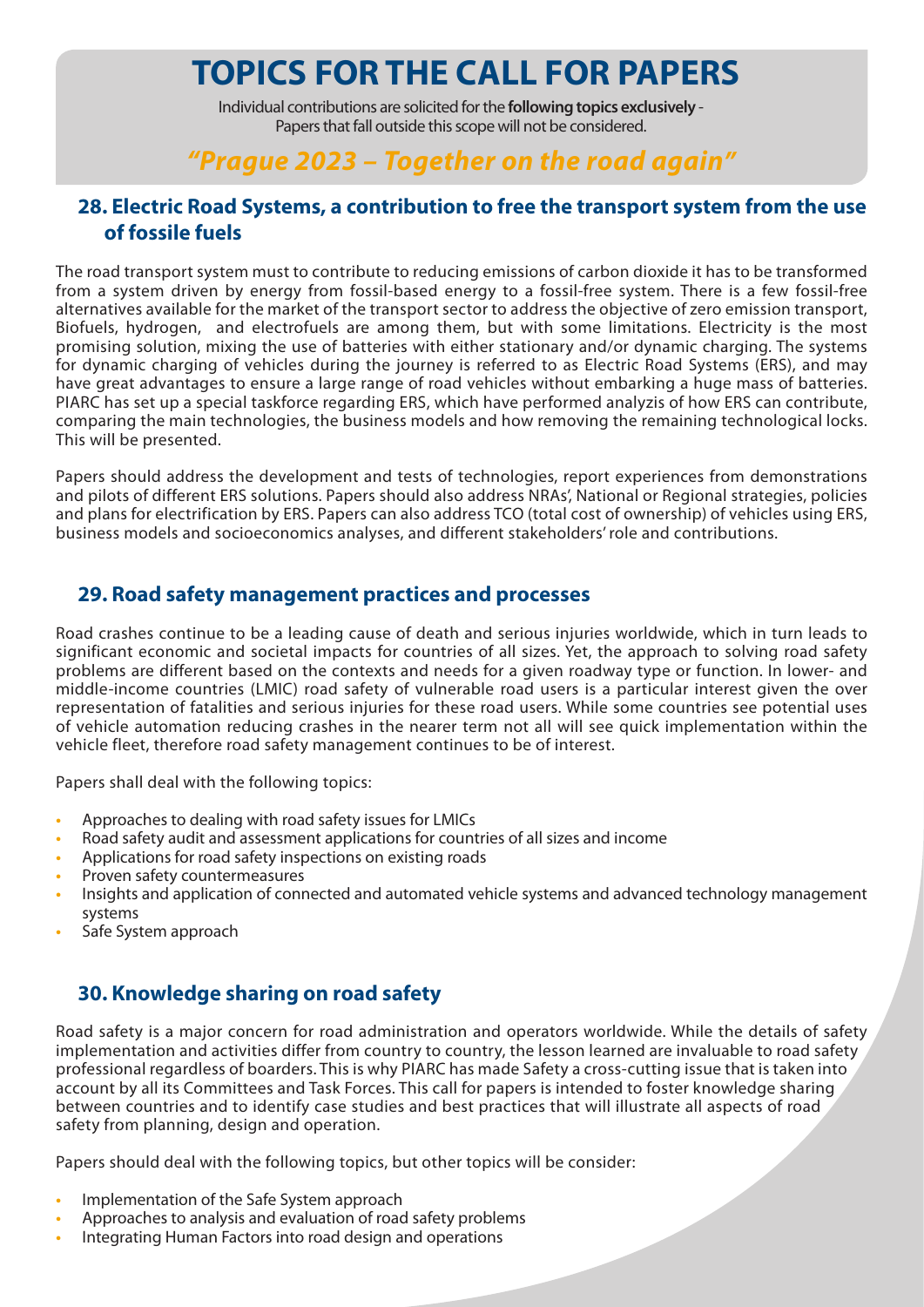### **31. New technologies in winter service**

Matter of particular interest is the development of spreading techniques in different countries, especially the application method of pre-wetted salt and brine. Around the world, scientific projects and practical approaches concerning de-icing agents and application are conducted. Among the different projects, two main findings have been made independently. Brine, either in form of pre-wetted salting or brine application has been a success and preventive treatments have become standard in many countries. Best practices and special developments might be different and give a reason for further analysis in more details.

Apart from spreading techniques, there has been development in mobile sensors for winter maintenance application. Such sensors have been developed to measure information's critical for winter maintenance such as temperatures, road state and water/ice film thicknesses. With accurate measurements from a sensor network, it would also be possible to give this information to road users using different communication channels.

Papers should address:

- **•** New salting/spreading techniques
- **•** Snow clearing
- **•** Usage of mobile road state sensors in winter maintenance
- **•** Road design to ease winter service

### **32. Winter maintenance in urban areas**

Compared to rural roads or highways winter maintenance in cities is different in many ways. The different modes of transportation, the lack of space for snow, often very narrow roads and one-way streets make planning winter maintenance very complex. Many different responsible organizations (Cities, residents, public transport companies…) lead to different service intervals and times on roads next to each other or on different parts of the road (sidewalk, bikeway, bus lane, street).

Another challenge is the lack of space for snow to be stored temporarily in urban areas. To get the snow out of public traffic areas it has to be dispatched. Some cities have restrictions for storing/dumping contaminated snow that must be removed and transported out of the city centers.

Due to the large percentage of sealed surfaces, compacted soil as well as other environment factors trees and other plants face more troubles compared to the natural soil next to rural roads. Therefore, it is even more important so use as little spreading material as possible in urban winter maintenance.

What are innovative, pragmatic, simple or advanced solutions to these problems other cities should know of?

Papers should address:

- **•** Treatment methods, materials and vehicles for winter service on different types of bicycle facilities
- **•** Sidewalk and pedestrian areas, manually or machine snow removal with cluttered areas
- **•** Accessibility for those with reduced mobility (e.g. tactile paving) during winter events
- **•** Equipment and layout of urban areas, what to do with the snow, remove or thaw? Transport and storage of removed snow
- **•** Best practices for public transportation, access to stations and cooperation with road authorities
- **•** Accounting for winter weather (snow) during the planning phase of roads
- **•** Solutions to ploughing different surfaces without disadvantaging any transport mode
- **•** How to define a standard in cities also for multimodal transport (bicycle, bus, car, pedestrian)
- **•** Methods and technologies for environmentally friendly winter service (spreading materials and techniques, road construction or standards/regulations)

## **33. Implications of connected and automated vehicles on winter services**

Winter service and autonomous vehicles interact in two ways. On one hand we need to know how the use of automated vehicles impact on winter service, since they could rely heavily on road markings or other types of sensors. On the other hand the item could be how to manage traffic in wintery conditions using in car sensors. Mobile sensors for winter maintenance application have been developed to measure Informations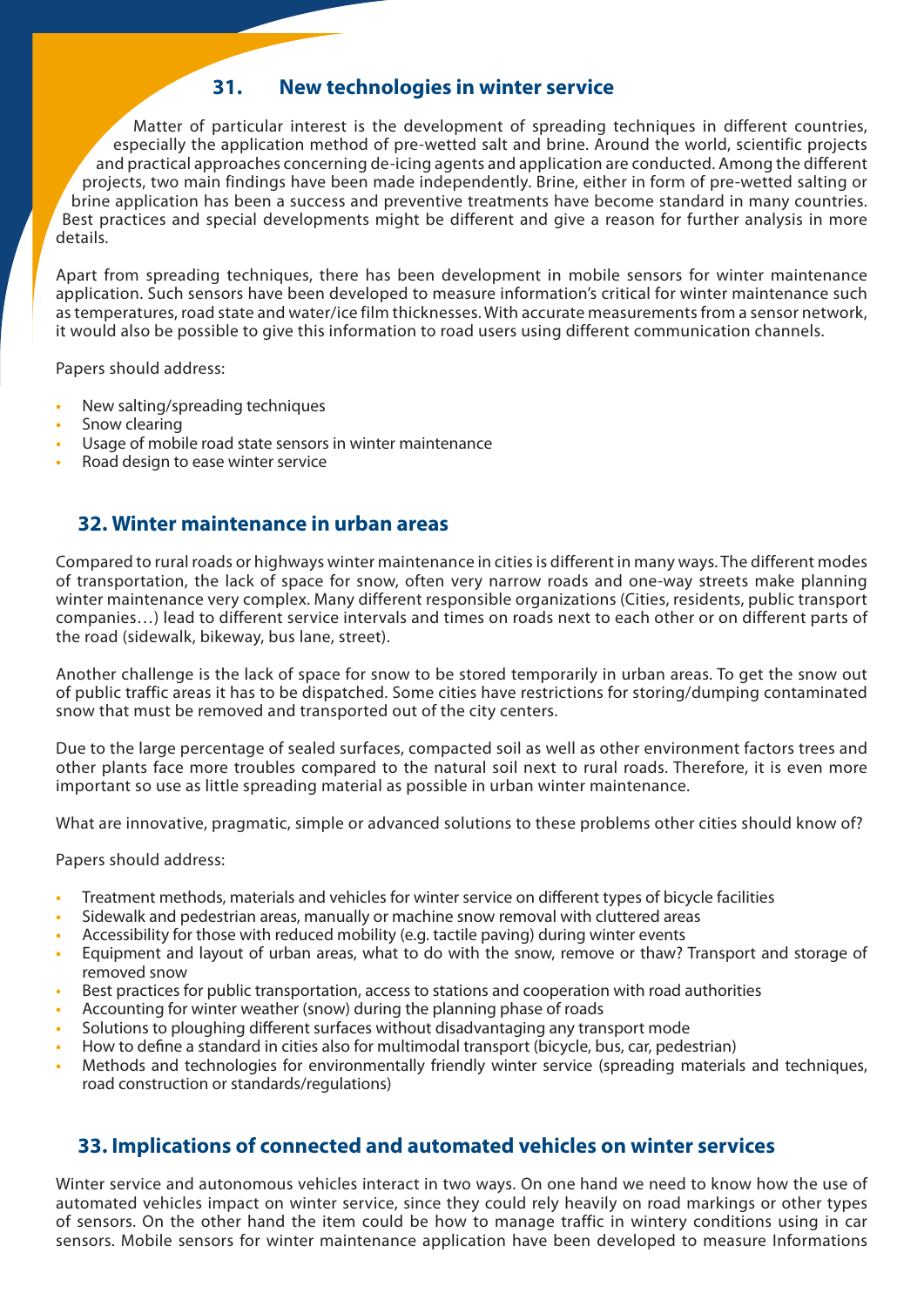Individual contributions are solicited for the **following topics exclusively** - Papers that fall outside this scope will not be considered.

## *"Prague 2023 – Together on the road again"*

critical for winter maintenance such as temperatures, road state and water/ice film thicknesses. However they are usually mounted stationary or on only very few vehicles. The data modern cars create may include typical weather observations such as air and road temperature or relative humidity, but may also include vehiclespecific relevant data like wiper blade speed and Anti-lock Braking System (ABS) status. How can we use this information for automated spreading and how can you get it to use in winter service and inform the road users?

Papers should address:

- **•** Sharing experiences between winter maintenance experts and experts on automated vehicles
- **•** Communication in order to manage data for better winter service
- **•** Vehicle to Vehicle and Vehicle to Infrastructure communication

## **34. Road infrastructure asset management: case studies, research results, practical experiences**

Management of road infrastructure is the core business for road authorities worldwide. Asset management coordinates financial, operational, maintenance, risk and other activities related to an organization's assets to obtain more value from them. Current challenges for road administrations include:

- **•** The assessment of the optimal budget level required to maintain and sustain road infrastructure taking advantage of emerging innovative technologies and international normalization.
- **•** Incorporating resilience considerations into the asset management process to help improve the resilience of the road network
- **•** Identify best practices and approaches of road asset management that support the renewal and modernization of aging road infrastructure, including the management of road renewal backlogs.

Papers are invited that provide examples of implemented solutions in road infrastructure asset management. The use cases which are described in the papers and which should be applied successfully in practice and should give consideration to at least one of the following topics:

- **•** Description of an asset management framework established in a road agency that led to better decision-making or improved budget outcomes.
- **•** Innovative approaches for collecting and analyzing asset management data.
- **•** Data needs and analysis for improved management of road infrastructure, including incorporation of resilience and infrastructure renewal and modernization considerations.
- **•** Innovative approaches in road asset management taking into account new demands and increasingly high expectations, in particular towards decarbonization and sustainable development

Papers that treat the situation in low- and middle-income countries are particularly welcome.

#### **35. Air pollution and noise measurement, assessment and mitigation measures**

Air pollution linked to road transport has received significant political, media and public attention since the mid 2010s. However, despite improvements in vehicle efficiencies over past decades, emissions from vehicles still contribute significantly to concentrations of air pollutants above standards in many cities around the world.

With changes in automotive technology and the rapid deployment of intelligent transport systems and automated vehicles, there is an optimistic view that the burden of traffic noise on the community will decrease. Nevertheless, since the most significant source of traffic noise is the tyre-road interface, the deployment of electric and/or automated vehicles is not expected to reduce traffic noise.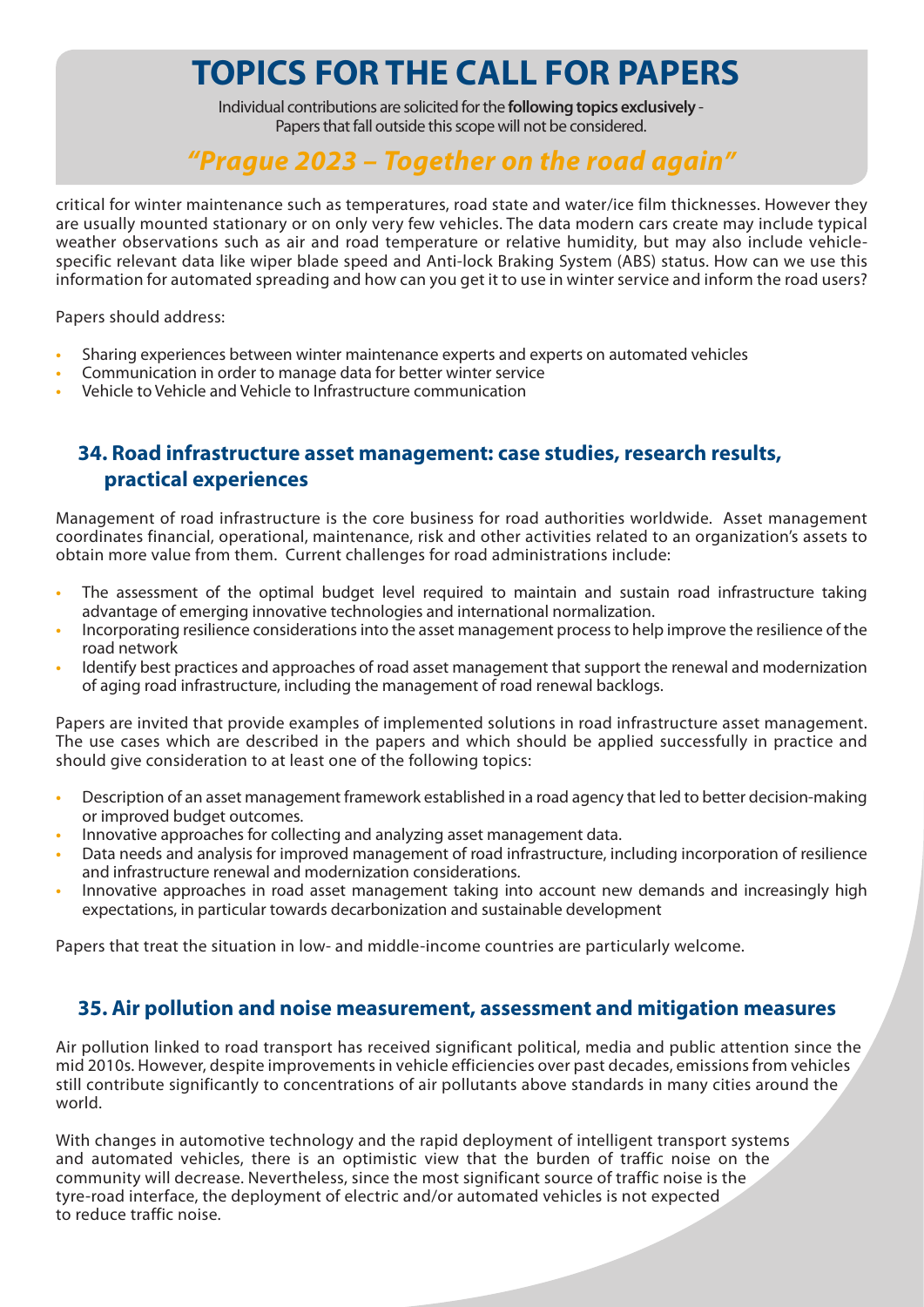Hence, road agencies must keep on improving the measurement, assessment and mitigation measures for air pollution and noise.

Papers focusing on either theoretical aspects or on applied research and case studies that address the following topics are invited:

**•** Identification of traffic operation measures to minimize the health impact of vehicle emissions;

- **•** Investigation and assessment of how road administrations could help improve air quality through a real time evaluation of pollution, use of low-cost air quality sensors, and implementation of operational mitigation measures;
- **•** New approaches that road administrations can use for measuring, assessing and mitigating traffic noise.

## **36. Real-time evaluation of pollution and mitigation measures**

Air pollution problems are often observed in the roadside areas of metropolitan regions, where emission sources such as factories, business offices, residential houses and vehicles accumulate. Motor vehicle emissions of NO2, CO, HC, PM10, PM2.5 etc. are designated as air pollutants in most countries across the world.

Roadway administrations would benefit from the preparation of a menu of various traffic operation measures to be adopted when real time values of air pollutant concentrations exceed the short-term regulation standards. Examples of case studies where these options have been used in actual sites where air pollution problems occur would be beneficial.

There are several low-cost air quality sensors being used across the world and they are different from each other depending on the air pollutants to be evaluated. Information on the use of these low-cost sensors in combination of operational mitigation measures is sought.

Papers focusing on either theoretical aspects or on applied research and case studies are invited that address the following topics:

- **•** Identification of traffic operation measures to minimize the health impact of vehicle emissions.
- **•** Investigation and assessment of how road administrations could help improve air quality through a real time evaluation of pollution, use of low-cost air quality sensors, and implementation of operational mitigation measures.

## **37. Road transport sustainability and resilience in the context of climate change and energy transition**

Sustainable development of road transport is a global objective that requires consideration of resilience, a concept with which it is often confused, as well as adaptation to energy transition and climate action.

The articulation between the notions of sustainability and resilience, which has been studied in human, economic and social sciences, opens up interesting perspectives for the planning and management of road networks. These findings are likely to inform agencies in charge of the maintenance and development of road networks in a context of climate change adaptation, its mitigation through decarbonation and the accompaniment of energy transition.

Questions to be analysed include:

- **•** How can road agencies ensure sustainable road transport development that also takes into account climate and energy objectives?
- **•** What policies are implemented by road agencies to ensure the sustainability of road transport? What role is resilience playing in this approach? What other elements do they rely on?
- **•** What is the place of decarbonation in road transport sustainability?
- **•** How does sustainability relate to resilience and/or risk management?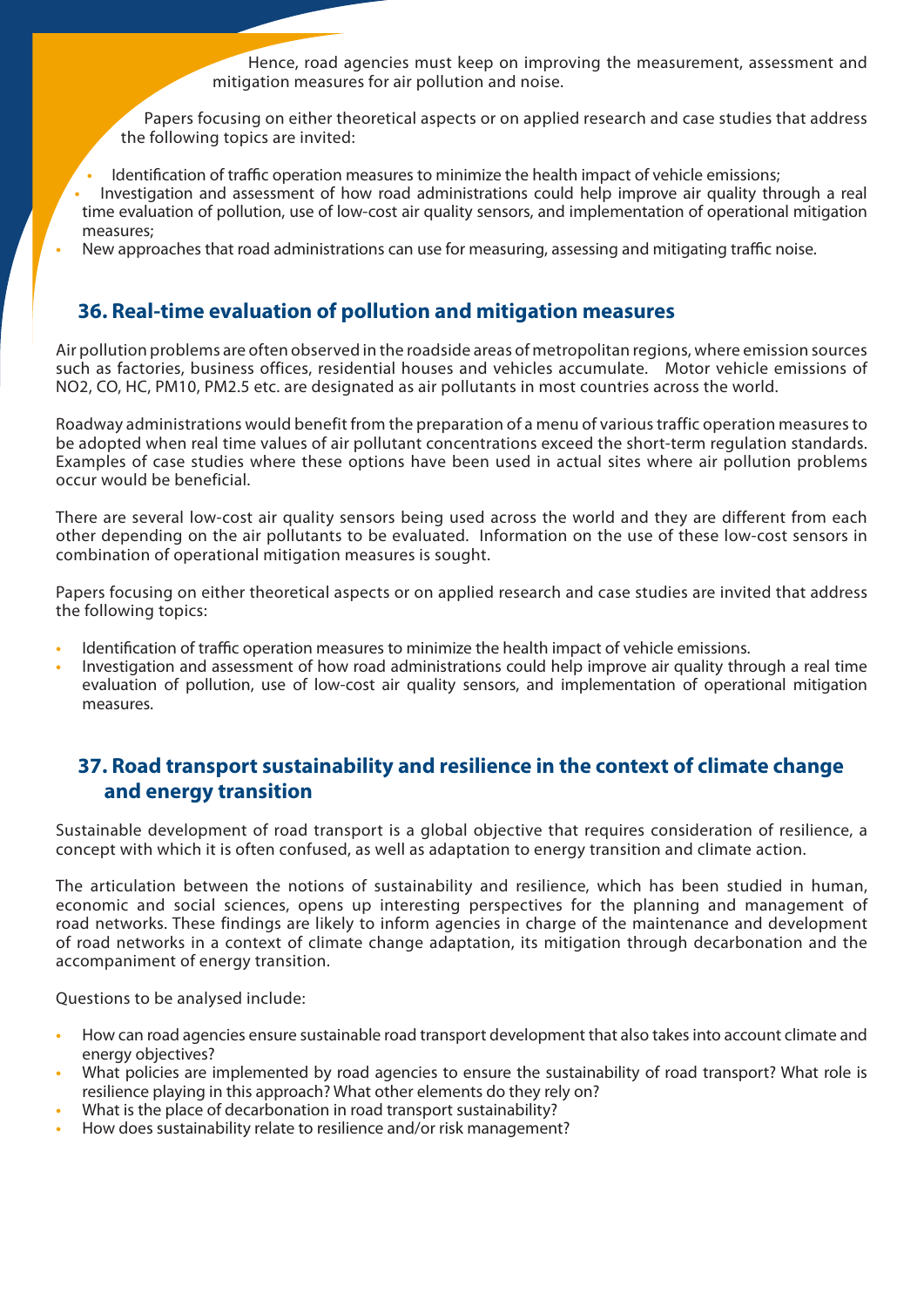Individual contributions are solicited for the **following topics exclusively** - Papers that fall outside this scope will not be considered.

## *"Prague 2023 – Together on the road again"*

## **38. Digital and physical security for the resilience of infrastructure and transport**

The all-encompassing diffusion of digital-life causes many forms of cyber-insecurities, that together with the more traditional physical ones, amplify the systemic uncertainty of our time. Other than cyber-attacks, terrorism and traditional criminality are still real threats. Damage or disruption to the construction, operation or maintenance in particular of the road infrastructure and transport may originate, among others, from malicious attacks, thefts of equipment, hazardous materials, fallout caused by disruption in other transport modes, human errors and civil protest, strikes, frauds vandalism and more recently from misinformation, electrical blackouts, Covid-19 pandemic and military and hybrid conflicts. Security management means paying attention to events that are likely to evolve or to appear in perspective, therefore unforeseen and unpredictable or scarcely foreseeable. New physical, electronic and procedural defenses are emerging together with a growing involvement of insurance companies in security risk management.

Paper shall deal with the following topics:

- **•** road infrastructure and transport security;
- **•** cyber security;
- **•** road construction security;
- **•** urban mobility security;
- **•** technical measures to prevent crimes against people and property;
- **•** security applications with drones or unmanned vehicles;
- **•** dual use technologies (safety and security integrated);
- **•** security and resilience for business continuity;
- **•** insurance solutions for security risks.

## **39. Reducing the carbon footprint of road pavements**

This topic welcomes papers on techniques to reduce the carbon footprint over the whole life cycle of the pavement.

The reduction of carbon footprint of the whole road network is an ongoing concern for PIARC. Of interest are techniques during construction (e.g. the use of recycled materials, warm asphalt, etc.) but, also techniques to reduce the carbon footprint during the important use phase of the pavement can be addressed. Tools to calculate the carbon footprint of a road project or a road network can also be presented.

#### **40. Innovative maintenance methods and strategies**

This topic welcomes papers on innovative maintenance methods and techniques, covering techniques which not only result in a more durable or more sustainable pavement, but also techniques which decrease the impact on stakeholders (e.g. shorter construction time, less noise or dust, ...)

Innovative construction techniques such as mechanization or robotics are also accepted. Maintenance strategies can be discussed, e.g. performance-based maintenance contracts or evaluation methods defining quality indicators, etc.

#### **41. New or innovative pavement materials**

This topic welcomes case studies or research papers related to the development or the use of innovative materials which can be used in pavement structure layers (asphalt, concrete, …) or base layers.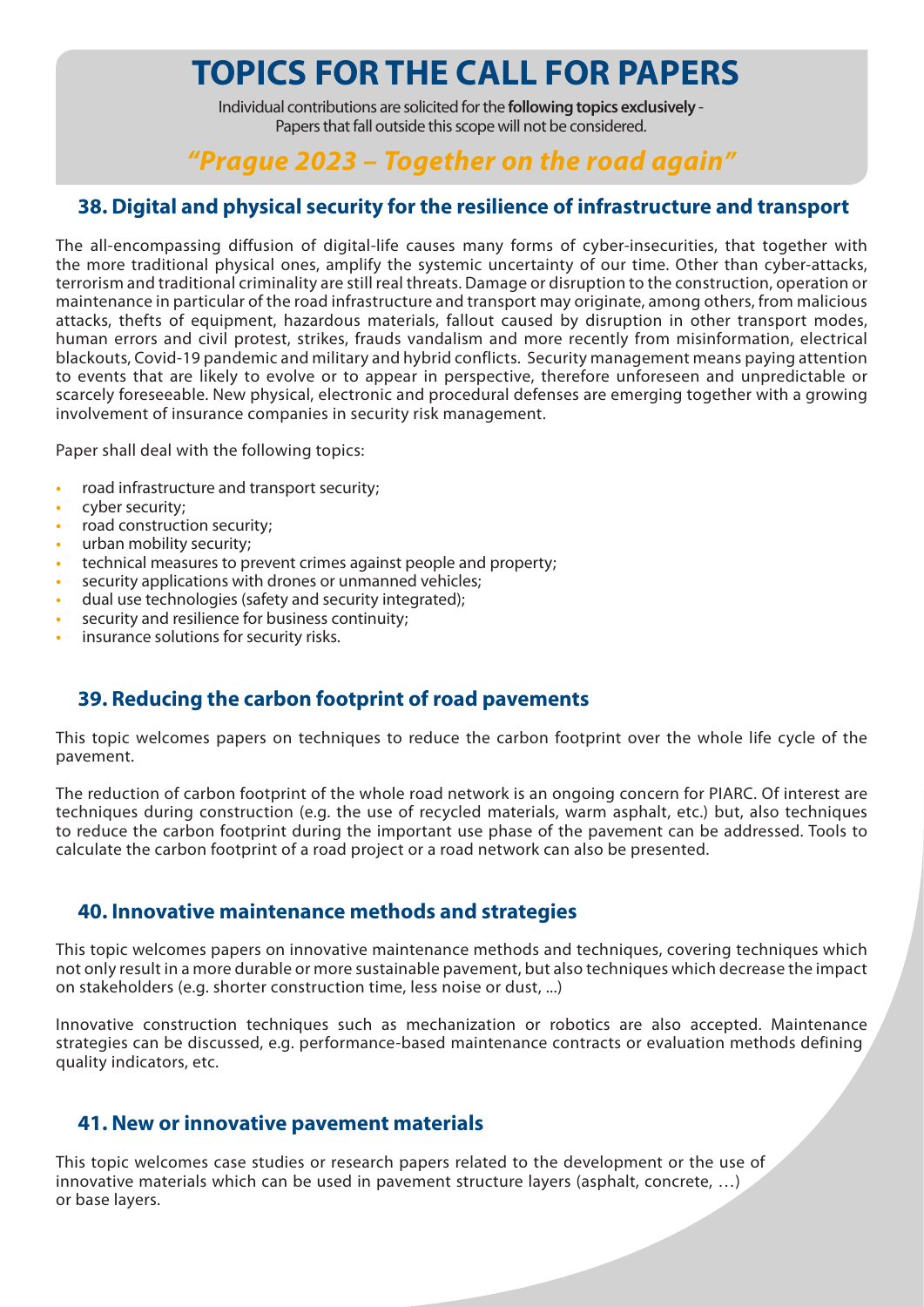This covers a broad topic such as alternative or modified binders, the use of alternative aggregates (incl. waste materials such as plastics) or different types of fibers, the development of new pavement mixes, or the use of precast pavement modules of different materials. New design aspects or the effect on the service life of these new materials can also be discussed.

## **42. Bridge resilience considering natural hazards**

Bridge resilience to natural hazards including climate change and seismic events can be represented as a combined measure of bridge mitigation and its recovery after natural hazards. With regard to road bridges, concerns associated with climate change are the extreme variation of air temperatures, extreme wind due to hurricanes and typhoons, sea level rise, frequency and intensity of rainfall and associated flooding, and so on. In addition, seismic events have caused severe damage to road bridges in seismic areas that have resulted in closing of road networks.

For this session, papers are invited which describe the following topics:

- **•** Bridge recovery after the occurrence of natural hazards;
- **•** Mitigation to accommodate effects due to natural hazards for road bridges;
- **•** Measures for increasing resilience to climate change;
- **•** Effects of climate change on bridge design and maintenance;
- **•** Mitigation to accommodate climate change effects;
- **•** Definition of climate change for road bridges;
- **•** Road Bridges damage-resilience in Seismic areas;
- **•** Seismic retrofit techniques to enhance resilience of road bridges.

## **43. Advancement of inspection, repair and rehabilitation techniques / technologies**

Bridge inspection, repair and rehabilitation form an essential part for the bridge management. New technologies such as remote sensing and the use of a variety of sensors have the potential to significantly improve the quality of the results of structural inspections. On the other hands, aging infrastructure with limited functional capacity pose a major problem in terms of maintaining traveling public as well as transportation. Identification of new repair and rehabilitation materials can accelerate and improve the repair and rehabilitation of bridges under traffic. In addition, new technologies and construction methods can also be applied to repair and rehabilitation of aging bridges under traffic.

For these sessions, papers are invited which describe the following topics:

- **•** Electronic inspection techniques;
- **•** Unmanned Aerial Vehicles (drones);
- **•** Cable integrity in suspended and cable stayed bridges;
- **•** Structural health monitoring;
- **•** Bridge geometric definition and damage detection technologies such as Lidar, Radar, Thermography and so on;
- **•** Big data analysis;
- **•** Machine learning AI;
- **•** Scour monitoring;
- **•** Application of new materials and technologies such as steel (new combinations of strength and ductility), concrete (new cement, high performance shotcrete), composite;
- **•** BIM modeling;
- **•** 3D printing for bridge repair.

## **44. Forensic engineering for structural failures**

Despite modern inspection methods and approaches, there are still bridge collapses due to deteriorated materials or systems, construction defects, overloads, and poor design. When a bridge collapses, engineers investigate the cause of collapse to identify how design, materials, workmanship, and/or overloading affected structural performance. In this meaning, Forensic engineering plays an important role in improving the safety of bridges. Engineers learn from the results of the Forensic engineering investigations and make improvements to the requirements of design, construction and maintenance in order to prevent these tragedies. An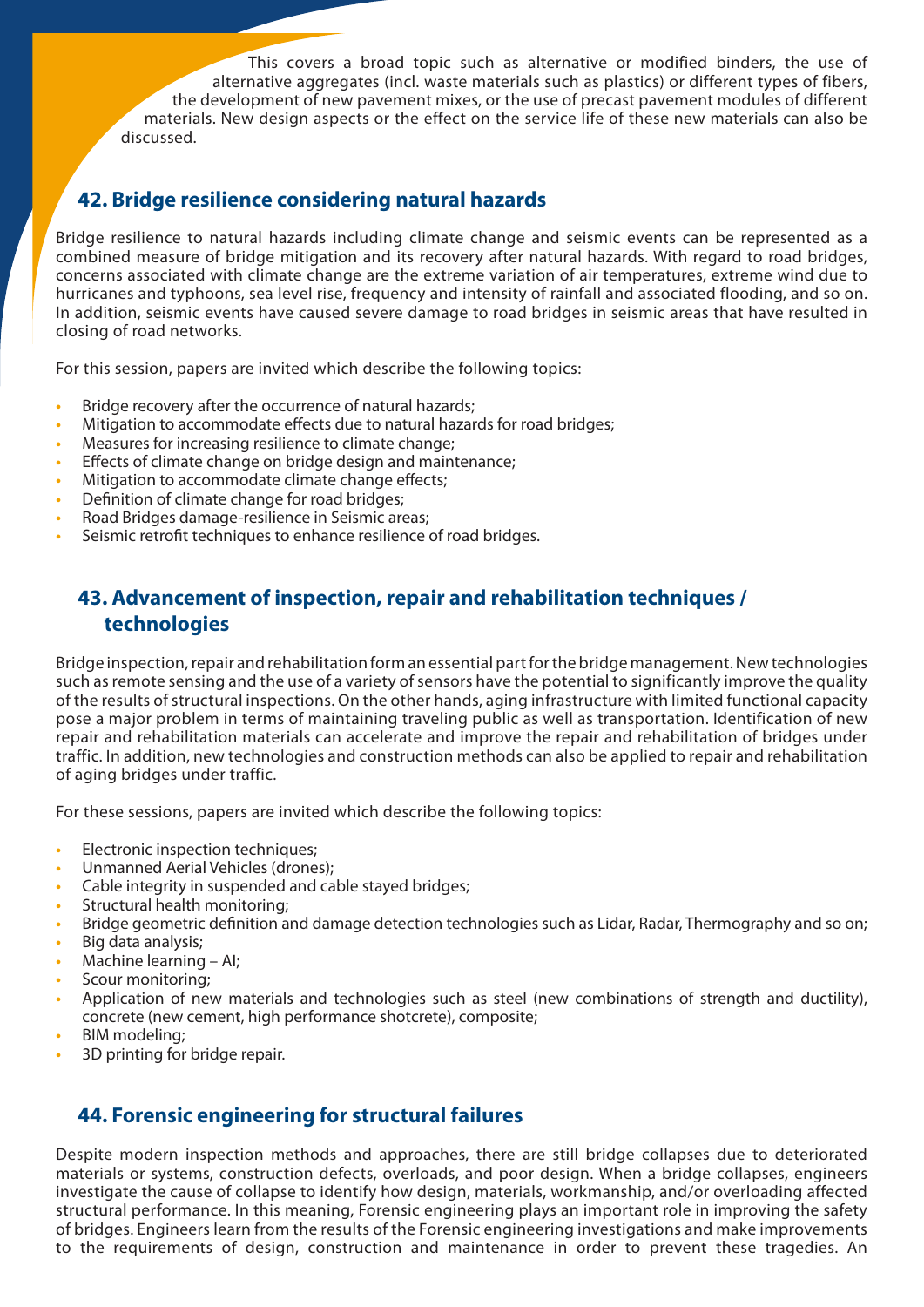Individual contributions are solicited for the **following topics exclusively** - Papers that fall outside this scope will not be considered.

## *"Prague 2023 – Together on the road again"*

understanding all of this data and documentation in order to produce actionable information would be of value to the bridge engineering community and lead to the improved safety of bridges.

Therefore, papers are invited which describe the following topics:

- **•** Current approaches to forensic engineering in order to ensure safety of the bridges and improve bridge standards;
- **•** Management of all data and documents obtained from a failure investigation in order to produce actionable information ;
- **•** Laboratory experimental techniques and/or computer simulations to analyze material and system failures ;
- **•** Strategically placed cameras and data recording systems to capture failures in order to reduce the uncertainty.

## **45. Resilience and Innovation of earth structures to natural hazards**

PIARC invites the submission of papers on the "Resilience and Innovation of Earth Structures to natural hazards". The papers can take the form of case studies of the effect of natural hazards on existing Earth Structures and the measures used for their remediation. Alternatively, papers can outline specific measures in design and construction of Earth Structures to prevent the effect of natural hazards on their performance over their design life. Techniques and Innovation that improve sustainability of Earth Structures or reduce their vulnerability are included in this call.

Natural hazards include, but are not limited to, heavy rainfall events and flooding, wind erosion, the action of snow and frost penetration, rock falls, soil moisture deficit, earthquakes and any other effect of global climate change.

Papers are invited from any geographical location and involving any techniques that have been utilised in the past to improve Earth Structure performance irrespective of the complexity of the method employed.

#### **46. Earthworks for the environment**

PIARC invites the submission of papers on the role of "Earthworks for the Environment". The challenges for Earthworks in the next few years will be to deal with climate change and improvements in earthworks practice to reduce carbon footprint. We suggest papers that emphasize efforts to reduce greenhouse gas emission, impact on biodiversity, landscape or ground water, or any other impacts. Case studies about the use of recycled material and new methodologies in Earthworks are welcome during this session.

Papers are invited from any geographical location and involving any techniques that have been utilised in the past to improve Earth Structure performance irrespective of the complexity of the method employed. Presentations may be part of future work for the next PIARC cycle.

## **47. Digitalization of road tunnel design and management**

Several countries are in the process of implementing Building Information Modeling (BIM) to improve road tunnels management at different stages of a tunnel's life cycle. Best practices on this subject need to be collected and shared internationally in order to make recommendations to support countries in realizing the benefits of BIM for management of tunnels.

The implementation of BIM or the digitalization process in the context of renovation projects, construction of new tunnels, installation of new tunnel systems and equipment, tunnel maintenance and inspections. These types of projects make it feasible to improve access to the database of tunnel design and operation information, efficiency in the design and management of tunnel assets as well as tunnel safety.